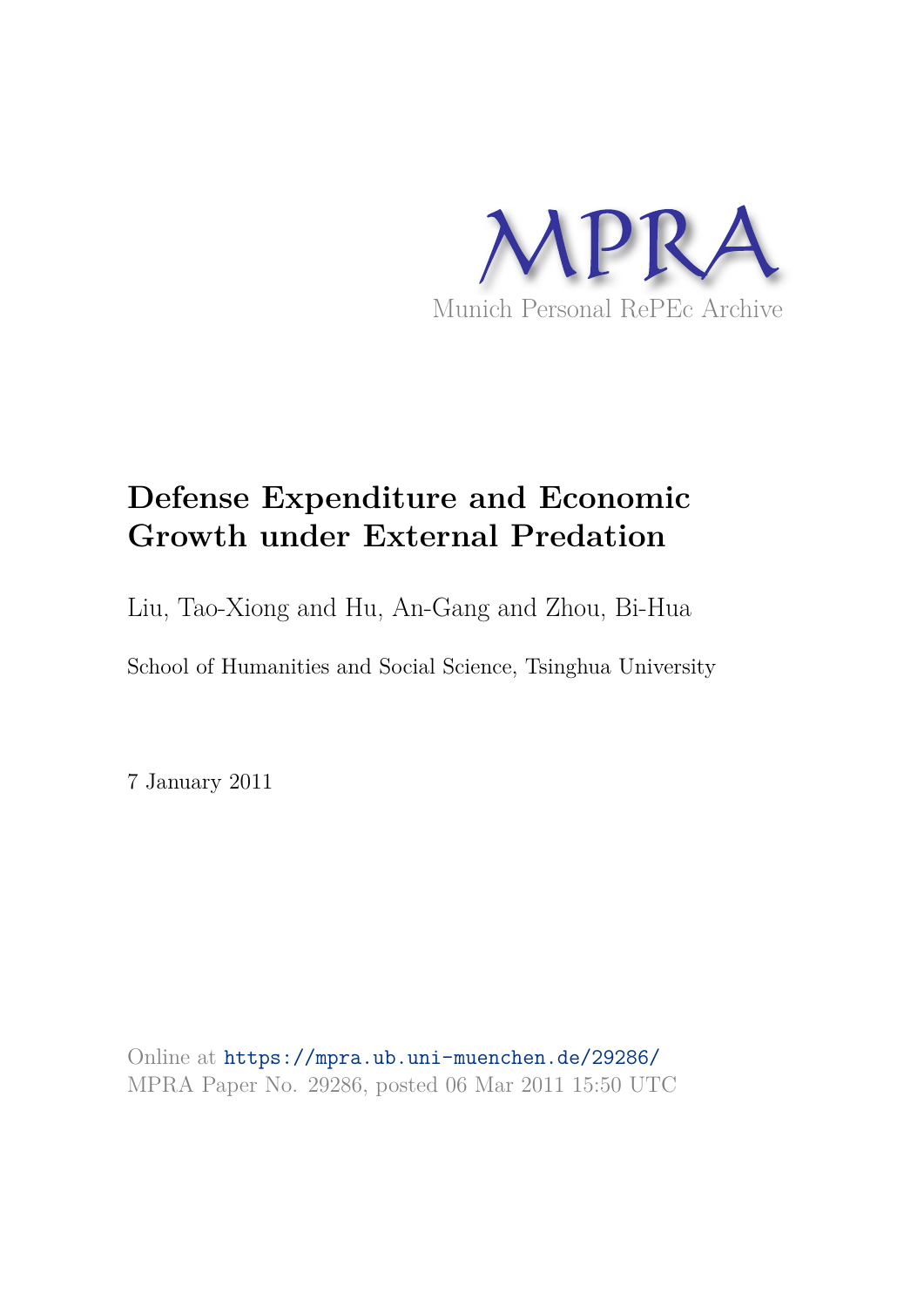# Defense Expenditure and Economic Growth under External Predation

# **Taoxiong Liu Angang Hu Bihua Zhou**<sup>∗</sup>

#### **(Tsinghua University)**

**Abstract:** This paper develops a growth model of a country under a Hobbesian environment with international conflicts where national defense is the only way to prevent external predation. The long run growth path is determined by the equilibrium of a dynamic game with three players, the external predator, the government and the family. The equilibrium growth path has three phases, submissive equilibrium, tolerant equilibrium and full-protected equilibrium. Different defense strategies result in different growth prospects and sustainable growth will endogenously induce adjustment of defense strategies.

**Key words:** economic growth; predate; defense expenditure

## **I. Question and Literature Review**

In the matter of the external environment of economic growth, the mainstream economic growth theoretical models pay more attention to international trade and transnational capital floating, while conflict behavior among countries is usually out of the consideration.<sup>1</sup> In fact, the conflict behaviors between countries have never stopped, more than that, it is one of the most important research topics on the research of international relationship. Empirical studies also have demonstrated its significance to country's economic growth.<sup>2</sup> Based on the Conflict Growth Theory, this paper makes a long term growth model of a country under the environment of international conflicts. Meanwhile, as a basic measure to prevent the external predation, the national defense is introduced into the model. This conflict problem is formed by the external predation and the internal defense. The focal point of this model is the interrelationship of international conflict, national defense and economic growth, and the new discovery after the international conflict and national defense are integrated in the economic growth model.

Many scholars have researched on the international conflict by economics approach, especially game theory. In economics, the main thought about the explanation of international structure is: the emergence of nation-state is the equilibrium outcome of the interaction among the allocated resources of defense and

 $\overline{a}$ 

<sup>∗</sup> The author and address: Taoxiong Liu, School of Humanities and Social Science, Tsinghua University, 100084. Tel: (010)62794965. Email: liutx@tsinghua.edu.cn. Angang Hu School of Public Policy and Management, Tsinghua University. Bihua Zhou School of Humanities and Social Science, Tsinghua University.

 $1$  See the discussion about the open economy in Barro and Sala-i-Martin (1992).

<sup>&</sup>lt;sup>2</sup> See Nye. J. S. (2002) "Understanding International Conflicts: An Introduction to Theory and History". Shanghai: Shanghai People Publishing House. pp. 1-16.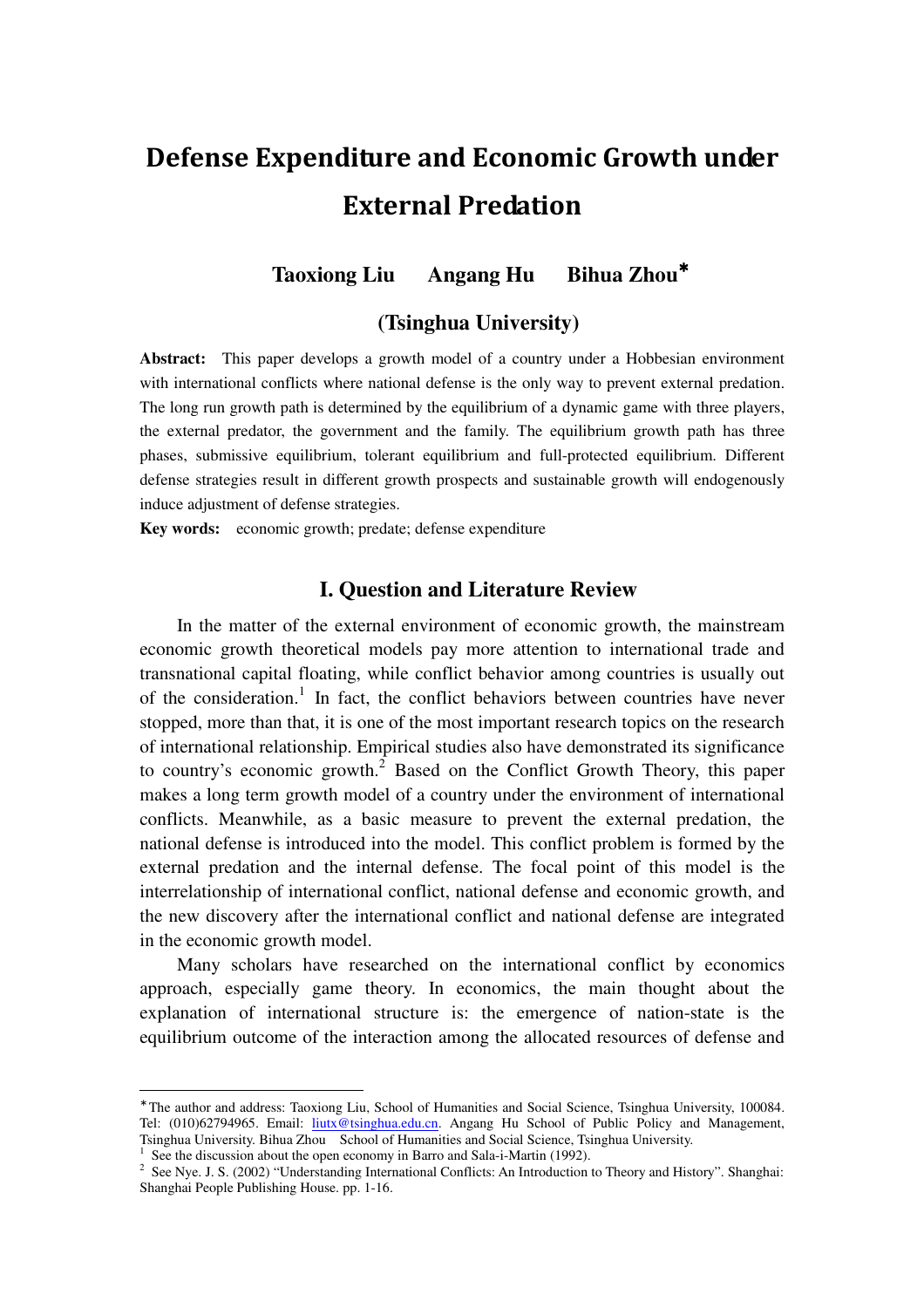offense.<sup>3</sup> The resource allocation in equilibria is an important characteristic which shows the balanced relationships among countries, and it has inevitable restriction and effect in turn on countries' development. In *Friedman* (1977) and *Boulding* (1963), the equilibrium between predation and defense had been analyzed geographically and technically. Whenever the equilibrium takes place, it relies on the two actions' relative technical advantages, returns to scale, usable resources and other factors. *Hirshleifer* (1991、2000) had discussed these questions in a generalized framework. And other economists (*Grossman and Kim, 1995; Skaperdas, 1992; Garfinkel, 1990*) have done in-depth study on the micro foundation of resource distribution between predation and defense in some more special models.

In the plenty of research on the national defense, both the political and economic factors have been emphasized by economists, but they are not going on under the framework of economic growth theory. According to economists' research of defense, national defense is public product, whose demand function is similar to the common public product, and is different from the private product. There are three categories of models of military expenditure demand: the general empirical model, neoclassical model and decision making process model.<sup>4</sup> The first category is mainly from the empirical study, while the third category is mainly from study of the micro decision making process of military expenditure. It is the second category which provides theoretical reference for the relationship between economic growth and national defense, and tells us that, as the result of economic growth, the national income or government revenue is the budget constraints of the military expenditure. In this kind of model, the national income and outside threat is fixed as external variables. The military expenditure's effect on economic growth is ignored, and it is viewed as the investment to produce "security", which enters the utility function directly and determines the total utility together with consumption.

In this paper, the root of the international conflicts is attributed to the economic interest, and it is supposed that the only purpose to pay the military expenditure is to protect the native property from being plundered. Besides, the problems about security and growth are also brought into the economic growth model. The basic idea of this paper is: suppose under a Hobbesian environment in which the countries face the possibility of being plundered all the time. The only way to prevent the external predation is to invest for the national defense, and the possibility for one country's total income of being protected and being plundered is decided by the success function. The economic growth rate depends on the factor accumulation. At

 3 See Sandler, Todd. & Hartley, Keith. (2001) The Economics Of Defense. Beijing: Economic Science Press, pp. 37.

<sup>&</sup>lt;sup>4</sup>The characters of the three kinds of models are: the basic method of a general empirical model try to take account of all kinds of factors of national defense, including economy, politics and strategy and so on, and it usually applies them directly into empirical research. Murdoch and Sandler(1985), Looneyand Mehay(1990), Kollias(1994、1996) have mainly adopted and developed this kind of models, and then they did extensive researches in the U.S., Australia, Greece and Turkey and so on. The neoclassical model's foundation is the assumption of rational government, which considers the purpose of government is to maximize social welfare. When the total resource is finite, it needs to be distributed optimally to private department and public department. Besides, in general, assume that the welfare consists of national security and consumption. The defense expenditure demand model which bases on decision process doesn't agree with the basic assumption which considers government as an independent rational man. It pays more attention to the actual process for one country to make decision on the defense expenditure. (See Hartley & Sandler, 2001, pp. 70-85)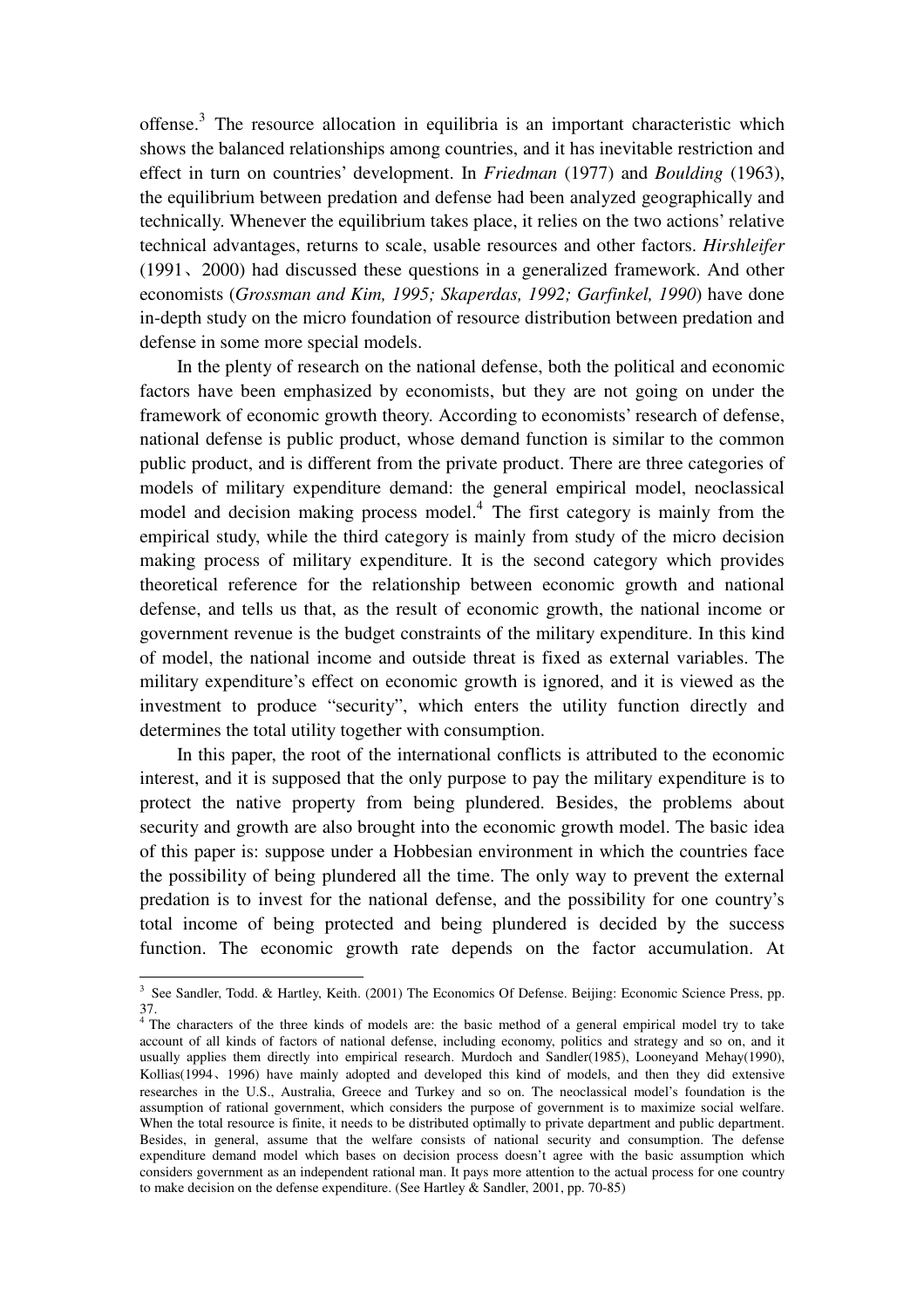equilibrium, the extent of being protected influences the marginal return, and therefore influences the factor accumulation. Then, the country has to face the problem of how to optimally allocate resources for consumption, production and national defense. It decides the long term equilibrium growth path that attains both international conflict equilibrium and the balance among consumption, production and national defense. The first part of this paper is on the basic question and literature review. The second part describes the structure and character of the basic model. In the next part, a dynamic equilibrium solution and relevant analysis are given, and the fourth part elaborates the theoretical meaning of model's result.

#### **II. Basic Model**

The model analyses in the international conflict, how a country which is in a protection position attains the equilibrium between the international conflict and the internal economic growth, and what its economic growth path looks like. Suppose the world political and economical system is under the Hobbesian Rule, there are full of conflicts among countries and the only purpose of the international conflicts is to gain the economic interest.<sup>5</sup> Under this kind of international environment, a country has to face many other countries predations all the time. There is a country C which is under this system. For simplicity, suppose country C could not plunder other country but try to prevent the external predation. In other words, the conflict between country C and other countries is a predation-defense problem<sup>6</sup>. It is a reasonable assumption when the country is a developing country or it couldn't pose a threat to other countries. The only way to prevent predation for country C is to invest to the defense department to protect the national property. There are three players in this model: external predator, the government and representative family of country C. what follows is an explanation about their actions.

## **A. International Conflict**

 $\overline{a}$ 

Country C is facing the conflict with the predators all the time. Assume that the proportion that country C's property is protected from being plundered is decided by the predation or defense investment by both sides through the Contest Success Function. At time *t*, the defense expenditure is  $F_d(t)$ , other countries' investment to plunder C's property is  $Fp(t)$ , and assume the Contest Success Function<sup>7</sup> as

<sup>&</sup>lt;sup>5</sup> Though it is controversial to describe the international order in Hobbesian Rule, there are still many scholars who adopt and accept it, and they consider it as the most important difference between international society and domestic society. (See Nye. J. S. (2002), pp.4)

<sup>6</sup> For the meaning of predation-defense problem see Section 3.8.

<sup>&</sup>lt;sup>7</sup> The conflict economics considers that the conflict process has some essential economic features as same as production process. Just as the most basic means to analyze production process is production function, in the formal economics literatures on conflict, they generally adopts some functions to simulate the relationship between input and output of conflict behavior, and these functions are called Contest Success Function. Hirshleifer (1989, 1994, 2000) introduce some general function forms. For the application of some functions, see Loury (1979), Tullock (1980), Rosen(1986), Appelbaum and Katz (1987), Dixit (1987), Hirshleifer (1989), Skaperdas (1996), Baik and Lee(2001), Hirshleifer (1989), Baik (1998) and so on.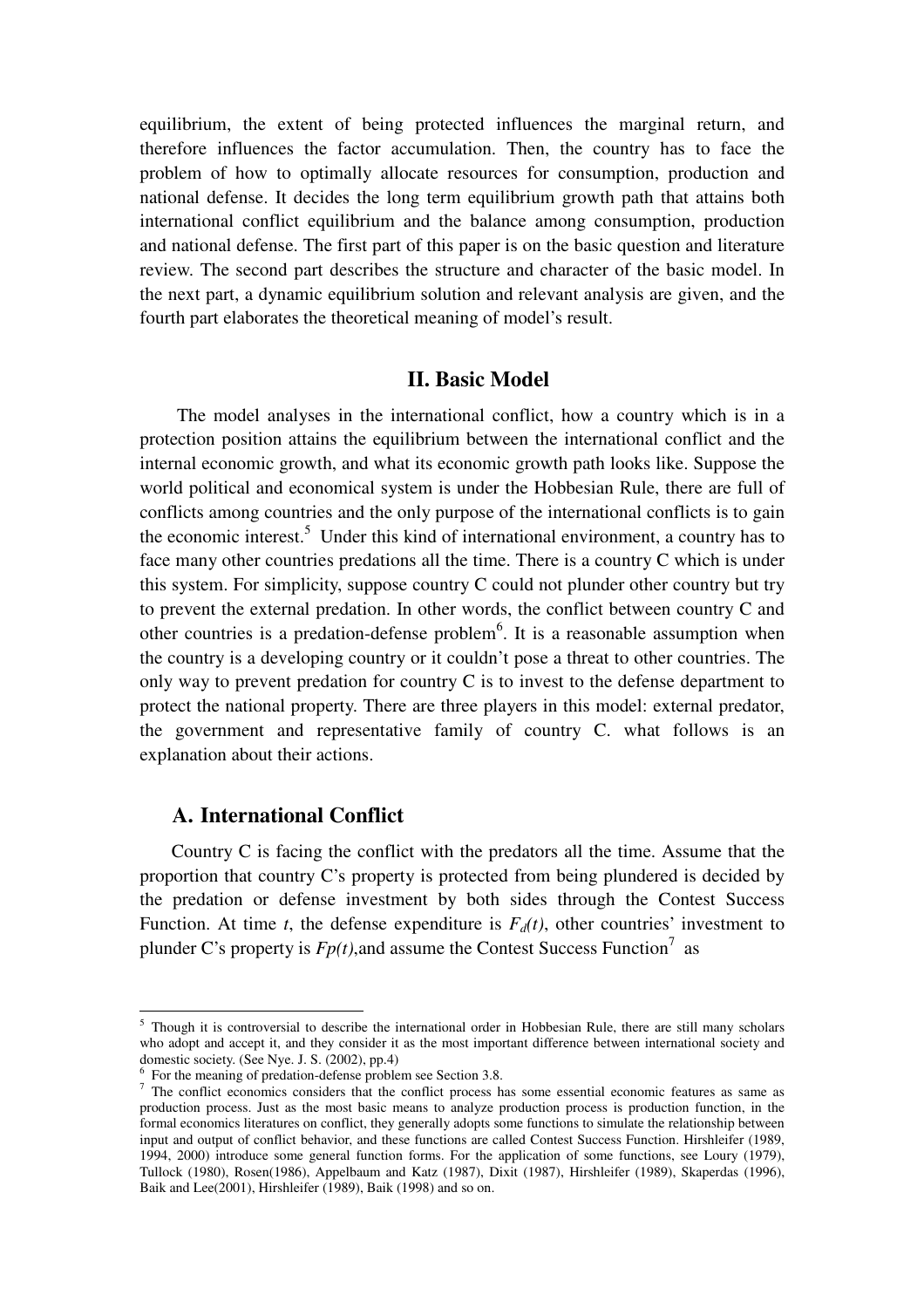$$
p(F_d, F_p) = \frac{\theta F_d + \overline{F}}{\theta F_d + \overline{F} + F_p}.
$$

Whenever not inducing confusion, we drop the time variable  $t$ . Here  $p$  is the proportion of C's property is under protection,  $\theta$  and  $\overline{F}$  are technical parameters of conflict.<sup>8</sup>  $F_d(t)$  and  $F_p(t)$  is the both sides' conflict investment at time *t*. As shown in the figure,  $p > 0$ , when  $F_d(t)$  is 0, which means country C would not lose all of its property even it gives up defense investment. After all, the predation is condemned morally, and it is limited by kinds of factors, such as the international environment, the prey and the predator's internal conditions and cost of wealth transition. Therefore, even if the prey is quite weak, the predator could not take all of its property away, and  $\overline{F}$  is used to measure the strength of natural protection when country C spends no money on defense.



Fig.1 The Contest Success Function

Denote the per capita predation investment, per capita defense investment and per capita strength of natural protection respectively by *F*, f and *f.* The Contest Success Function is:

$$
p(f, F) = \frac{\theta f + \bar{f}}{\theta f + \bar{f} + F}
$$
 (1)

This function is called the intensive form of the Contest Success Function. The following mainly uses this form. Obviously, the proportion of country C being plundered at the time *t* is:

$$
1 - p = \frac{F}{\theta f + \bar{f} + F}
$$

# **B. The Actions of the Government and Family**

Country C is made up of the government and many symmetrical families. As the

<sup>&</sup>lt;sup>8</sup> It is more reasonable that *p* is decided by the stocks of bilateral conflict inputs. But this has no substantial effect on the theoretical conclusions of this model. For simplicity sake, we treat conflict inputs as flows.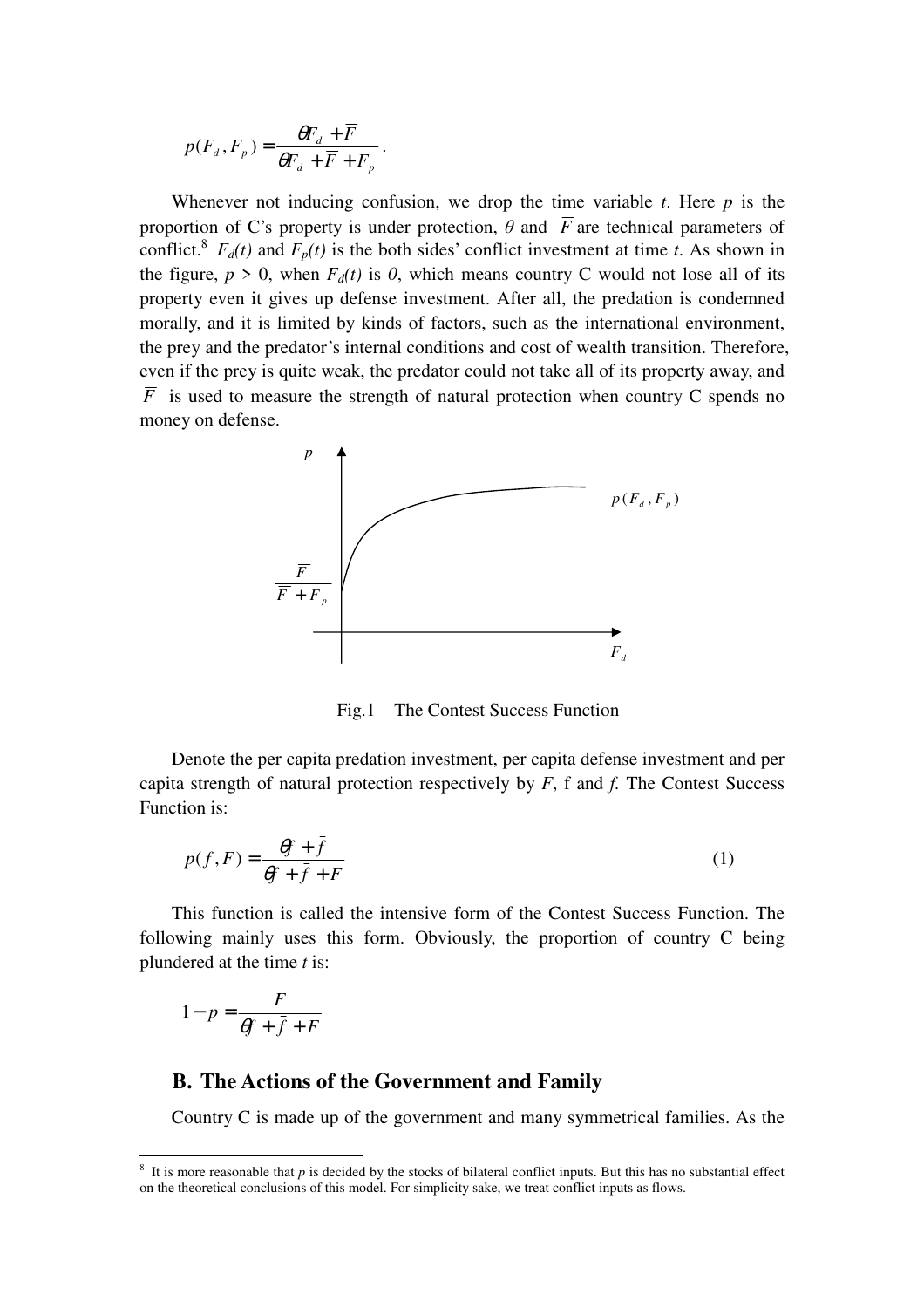model is not concerned with the predator's internal government and family, the government and family mentioned in this paper refer only to country C which is plundered. At time *t*, country C invests resources to production as well as defense. It needs to balance between the cannon and butter. The gross income in each period is divided into consumption, investment and defense expenditure, among which, defense expenditure is decided by the government while consumption and investment are decided by the families.

Each family population is standardized to be 1. As the total amount of families is quite large, we think that the action of a single family has no effect on the aggregate variables. So the symmetry of the families makes the solving process much simpler. Assume that the government which is responsible for maximizing the family lifetime utilities is a rational agent of the public, and finance for defense expenditure by lump-sum taxation.<sup>9</sup> Because the families are symmetrical, each family contributes *f* to defense expenditure. The national defense is public product, so the protected proportion of each family's output is *p*. The total capital stock of country C is *K*, and the aggregate production function is *Y(K)*. Each family's capital, namely the per capita capital, is *k*. The per capita production function is  $y(k)$ , and is assumed to have the linear form *Ak*. Because of the existence of the external predator, the family could not get the overall output, only  $py(k)$ , the remaining output after being plundered<sup>10</sup>. Therefore, at time *t*, the family budget constraint, i.e. the capital accumulation equation is:

$$
\dot{k} = p(f, F)y(k) - f - c - \delta k \tag{2}
$$

In expression (2),  $\delta$  is the capital depreciation rate. Expression 2 shows that defense expenditure's influence on economic growth is mainly on two aspects: on one hand, the defense expenditure occupies a part of current revenue, so that it may suppress consumption and investment; on the other hand, defense expenditure has effect on the proportion of the product being protected, so that it influences the long term economic growth. Assume that the defense expenditure per capita and the capital stock cannot be negative. Each period's consumption is also not negative as well. However, just as other growth models, equilibrium solution will not be negative, so it can be ignored here. So

$$
f \ge 0 \tag{3}
$$

$$
k(t) \ge 0 \tag{4}^{11}
$$

<sup>&</sup>lt;sup>9</sup> The assumption of lump-sum taxation can avoid the influence that the marginal tax rate may decrease the production marginal return.

There is a minor question that what is the object being plundered. For example, in the model of Grossman and Kim (1995, 1996c), productive capital, defense barricade and the weapons are the objects which can be plundered, while the economic output will not be plundered. However, in the model of Grossman and Kim(1996a), output and productive capital can be plundered, but the defense barricade and the weapons are a kind of expenditure as same as consumption which couldn't be plundered. Here we consider that output is the only object that can be plundered.

<sup>11</sup> For the single family, the capital stock can be negative theoretically. But there is a symmetry assumption, and we don't consider the possibility that the whole country has net debt in the environment with international conflicts, therefore the capital stock per capita is more than 0.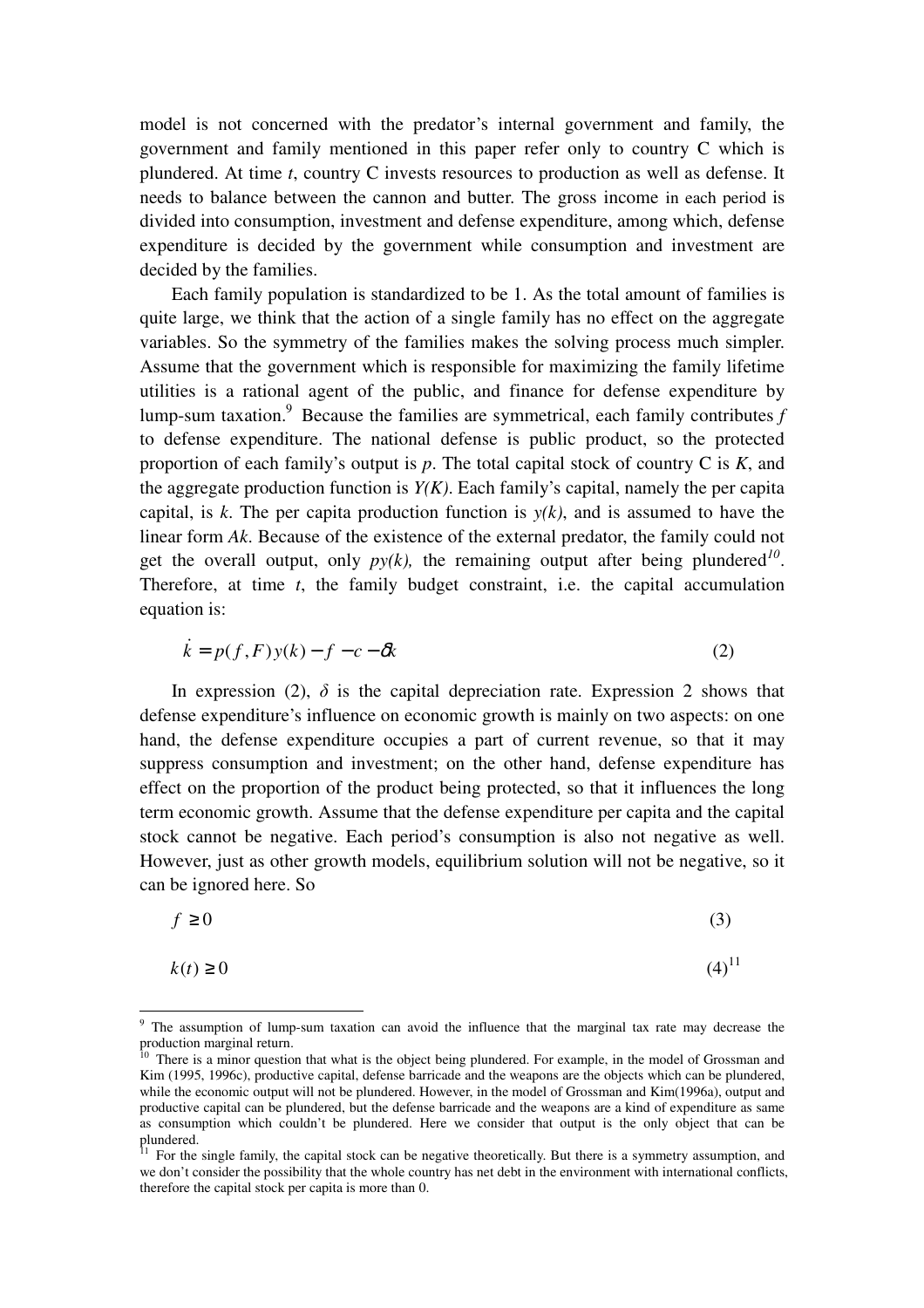The family tries to maximize the objective function:

$$
U = \int_0^\infty u(c(t)) \cdot e^{-\rho t} dt \tag{3}
$$

Assume that the current utility function is:

$$
u(c) = \ln c \tag{6}^{12}
$$

In a standard growth model,  $k(0)$  is a necessary condition. In order to obtain meaningful solutions, assume that the parameters satisfy the following conditions:

$$
\theta > A/\rho \quad \text{and} \quad \theta (2\rho + \delta) > \theta A > (1+\theta)(\rho + \delta) \tag{4}
$$

In the following text, at first, we don't take into account the rationality assumption for the public government. We try to analyze the characteristics of economic growth under the government's different defense strategy assumption. Then, we explain the dynamic equilibrium path when the government's purpose is to maximize the family's lifetime total utility

### **C. The Predator's Action**

Assume that many predators prey on country C's property and are ready to plunder all the time. For simplicity, assume that these predators take the chance randomly to plunder country C, and at one time there is one and only one predator. There are too many predators that it is difficult to collude with each other. So once a predator gain the chance, it will try to maximize the profit from this period's predation since in the next period the predation chance may be gained by another predator. Therefore, in this game, the predator's purpose is to maximize each period's profit, not like country C who considers the infinite horizontal problem. The proportion of the property every predator gains from country C is decided by the Contest Success Function. Therefore, the predator's optimization problem is to maximize the net revenue.

**Max**  $[1 - p(F_d, F_p)]Y - F_p$ 

Because of the assumption of family's symmetry, the objective function can also be written in the form of per capita (of country C), which is:

$$
\text{Max} \quad [1 - p(f, F)]y - F \tag{5}
$$

s.t.  $F \geq 0$ .

 $\overline{a}$ 

Therefore, the model in this paper looks like a partial equilibrium mode. Just as Mejia and Posada (2002) said, if there are many external predators and they haven't colluded with each other, it is reasonable to explain the action by partial equilibrium.<sup>13</sup>

<sup>&</sup>lt;sup>12</sup> The logarithmic utility function is adopted here, which is only for simplicity. To adopt other utility function, like  $u(c) = (c^{1-\alpha} - 1)/(1-\alpha)$ ,  $\alpha > 0$ , we can also come to this paper's crucial conclusion.

<sup>13</sup> Thompson (1974) has put forward an idea that every country needs to distribute its wealth into production and security area rationally.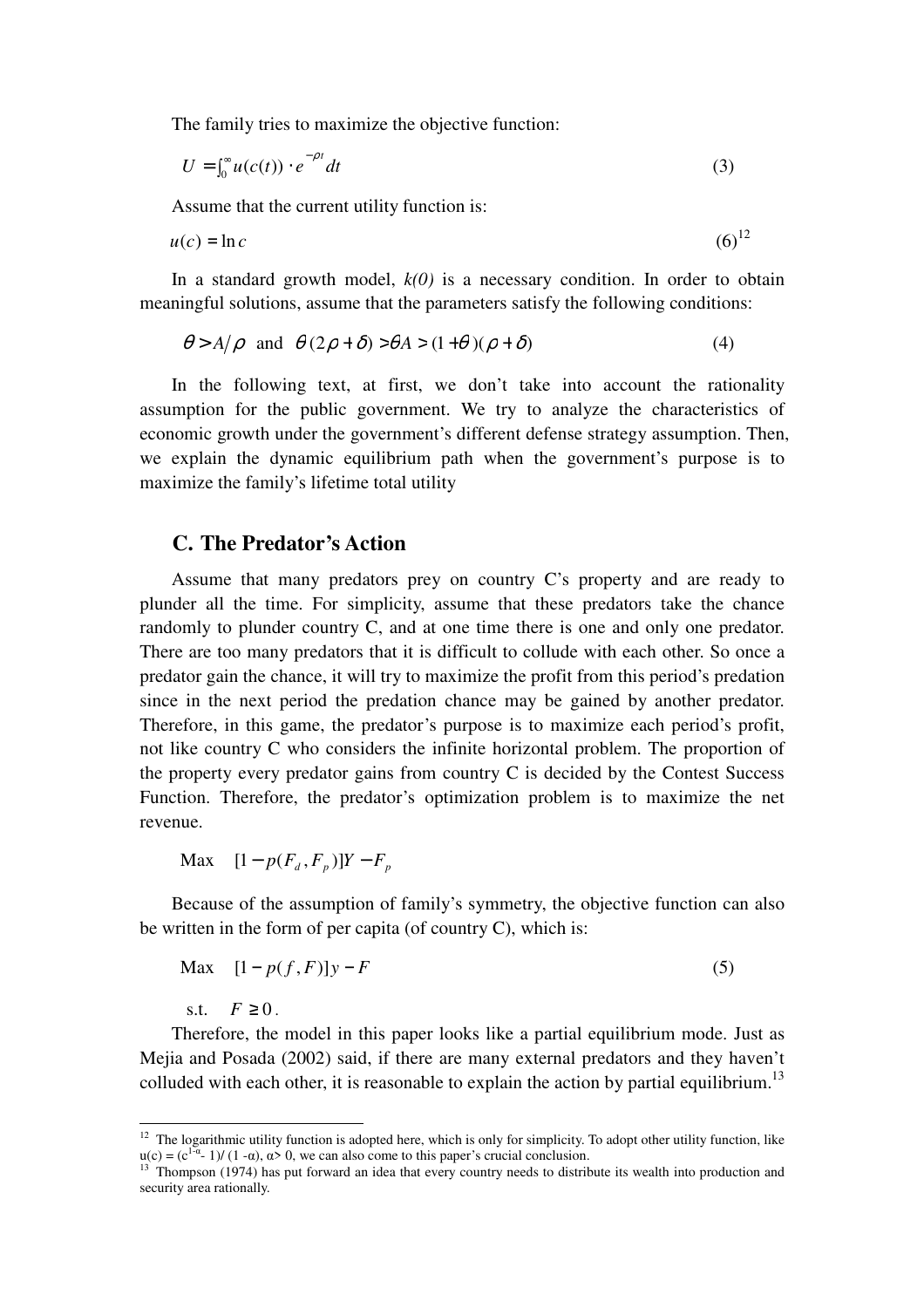#### **III. The Dynamic Equilibrium**

Even though we have set some simplified assumption to the players, the dynamic equilibrium still involves complicated technical problems. In the general setting, the model in this paper is not a repeated game model in continuous time. It is because, for country C, the production department and conflict department have effect with each other in every period, and different investment or output in every period can also change the conflict problem in every period. The closest concept to this model is differential game, in which the most extensively adopted solution concept is MPE, the Markov Perfect Equilibrium.<sup>14</sup> The key idea of MPE is: when the players' profit in each period is just related with some of the current state variables and players' current actions, the players' strategy is assumed related only with these state variables and these state variables are called return relevant variable. In other words, the games in the past time influence the coming games only through some state variables. Whenever the return relevant variables are equal, the following games are totally equivalence.

In this model, the action variables of country C's government and family are the defense expenditure and consumption in each period, namely  ${f_t}$  and  ${c_t}$ . The predator's action variable is  $\{f_t\}$ , <sup>15</sup> the predation investment per period. The key point is the choosing of the return relevant variables in the model. Here it is country C's capital stock per capita, namely  $k_t$ . The reason why it just consist of country C's capital stock but doesn't consist of capital stock of predators is that the optimization problems of defender and predator are different in this one-to-many game. The predators pursue the maximization of profits, while the defenders pursue the maximization of the family lifetime utilities. According to expression (8), the predator's return per period only has relationship with the defender's output in that period which is related to the current capital stock and the current action variables (*f, F*). Therefore the predator's return relevant variable only needs to consider the defender's capital stock *k*, but not its own capital stock. Obviously, the current return per period (consumption's current utility) of family in country C is only decided by the current consumption. So, in the game, the return relevant variable only consists of country C's capital stock. Assume that the strategies of both sides are just the return relevant variable's function, i.e.  $c(k)$ ,  $f(k)$  and  $F(k)$ . Meanwhile, in order to avoid being confused, the values of *c*, *f* and *F* at time *t* are denoted as  $c_t$ ,  $f_t$  and  $F_t$ , and  $k$  is still the function of time, denoted as *k(t)*.

When other players' MPE strategies are given, the predator's problem is to solve the problem in expression (8), and the problem of country C's government is to choose  $f_t$  to maximize the family utility, and the family's problem is to maximize expression (5) under the constraints of expression (2), (3) and (7).

The following paragraphs are primary analyses on family *i*'s optimization problem under the condition that other players' strategies have been given. The current-value Hamilton Equation:

 $\ddot{ }$ 

 $14$  For the differential game and MPE's detail illustration, see Fudenberg and Tirole (1991).

<sup>&</sup>lt;sup>15</sup> Because of the assumption that the predators gain randomly the chance to plunder, the predation input decision in different periods may be decided by different predators.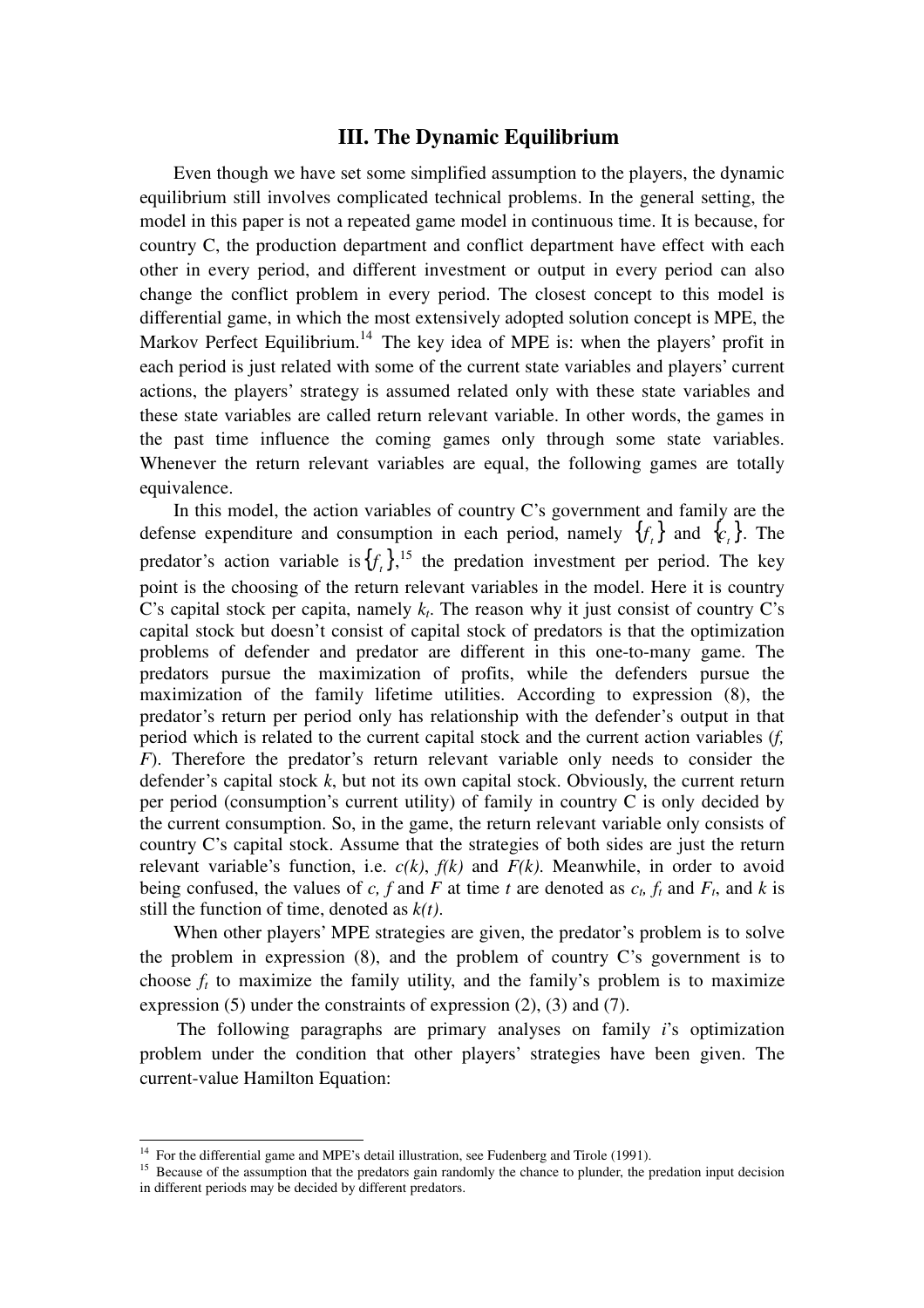$$
H_i(c_i, k_i, \mu_i) = u(c_i) + \mu_i [p(f, F)y(k_i) - f - c_i - \delta k_i] + \lambda f
$$
\n(6)

The first-order conditions are:

$$
\frac{\partial H_i}{\partial c_i} = 0 \; ; \; \; \dot{\mu}_i = \rho \mu_i - \frac{\partial H_i}{\partial k_i}
$$

According to the assumption of the predator and government's MPE strategies, *f* and *F* are only related to the per capita capital *k*. While the change of a single family's capital has no effect on *k*, i.e.  $\partial f(k)/\partial k_i = 0$  and  $\partial F(k)/\partial k_i = 0$ . From the symmetry, at the equilibrium, we have  $k=k_i$ . Therefore, the first-order conditions for a representative family can be written as:

$$
\begin{cases}\nu'(c) - \mu = 0 & (7) \\
\dot{\mu} = \rho \mu - \mu[p(f, F)A - \delta]\n\end{cases}
$$

At the same time, slackness condition and transversality condition are written:

$$
\lambda \ge 0, \quad \lambda f = 0 \tag{9}
$$

$$
\lim_{t \to \infty} \mu(t) \cdot e^{-\rho t} k(t) = 0 \tag{10}
$$

According to the expression (11), the economic system's evolution is related to the predator and government's strategies. In the following paragraphs, to solve the economic growth path, assume directly that the government and predator adopt corresponding three kinds of typical dynamic strategies (MPE strategies). And then the following paragraphs explain how these strategies form a dynamic game equilibrium solution, and analyze the corresponding equilibrium growth path.

#### **A. Conflict Strategy and the Growth Path**

#### **1. The growth path under tolerant strategy**

Assume directly that the predator and government's tolerant strategies under the dynamic game are as following (The superscript "\*" shows the value under tolerant strategy):

$$
\begin{cases}\nF^*(k) = \frac{\theta}{(1+\theta)^2} y(k) \\
f^*(k) = \frac{\theta}{(1+\theta)^2} y(k) - \frac{\overline{f}}{\theta}\n\end{cases}
$$

Obviously, in order for the existence of the government's strategy, assume that the following inequality holds all the time.

$$
y(k) > \frac{(1+\theta)^2}{\theta^2} \bar{f}
$$
 (11)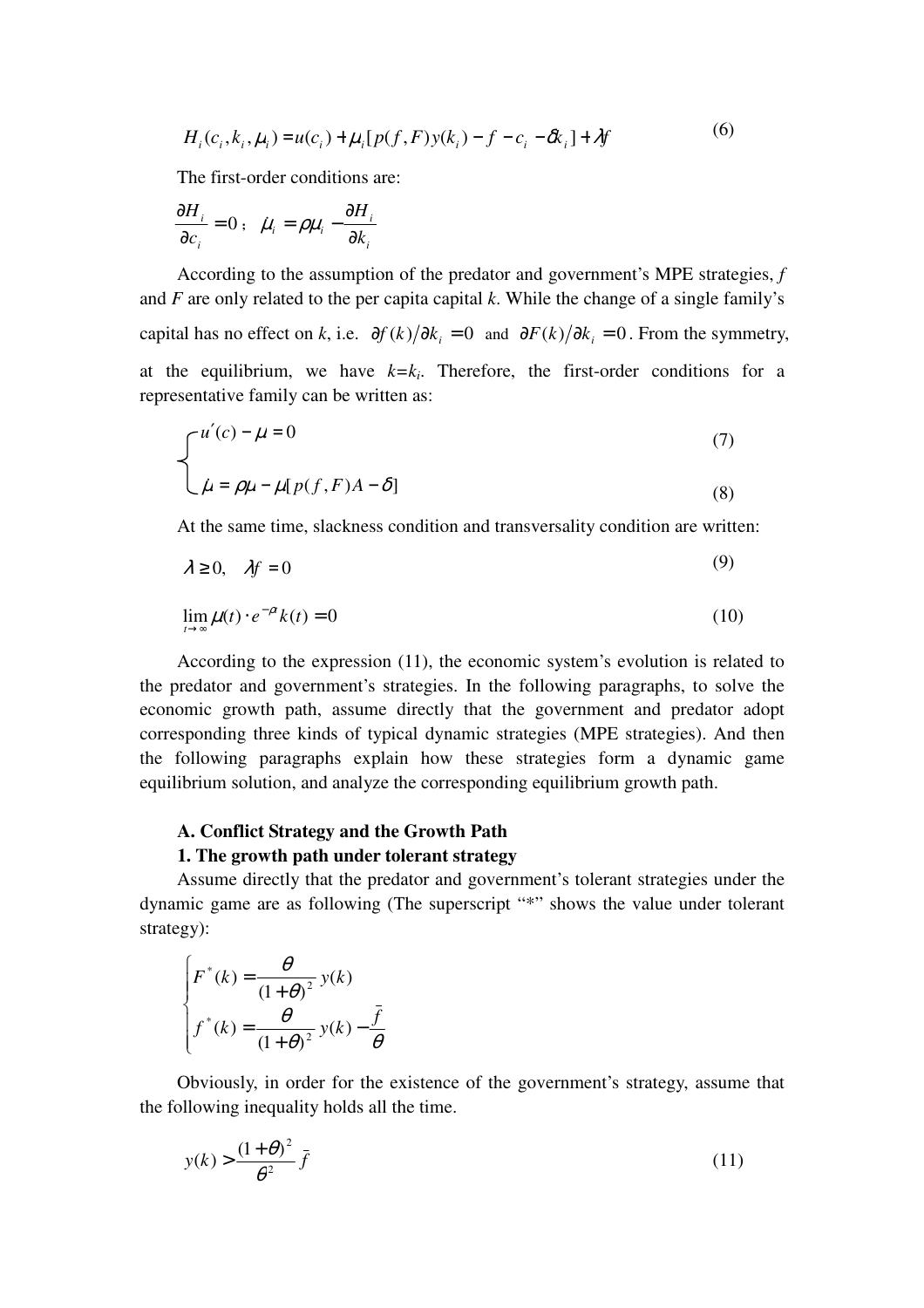From expression (1), we have:

 $p(f, F) = p^* = \theta/(1+\theta)$ 

In other words, under the assumed condition that both the predator and government adopt the strategy  $f^*(k)$  and  $F^*(k)$ , the protected proportion of country C's output is always *p\**. It is clear that under the tolerant strategy, country C can spend part of its resources on national defense, but part of its output is still plundered. Therefore, its defense expenditure is limited. This is what the word "tolerant" really means.

**Theorem 1. Assume that the government and predator adopt the tolerant**  strategy, and  $k(0) > (1 + \theta)^2 \bar{f} / (A\theta^2)$ , then there is the unique equilibrium **growth path. On the path, the capital and consumption always have positive growth rate. Moreover, consumption's growth rate is fixed, and expressions (15) to (17) hold.** 

$$
\gamma_c^* = \gamma^* = A\theta/(1+\theta) - \rho - \delta \tag{12}
$$

$$
c^*(k) = (\rho - \frac{\theta A}{(1+\theta)^2})[k(t) + \frac{\bar{f}}{(y^* + \rho - \frac{\theta A}{(1+\theta)^2})\theta}]
$$
(13)

$$
c_0^* = (\rho - \frac{\theta A}{(1+\theta)^2})[k(0) + \frac{\bar{f}}{(y^* + \rho - \frac{\theta A}{(1+\theta)^2})\theta}]
$$
(14)

For the proof, see the appendix.<sup>16</sup> The initial consumption is given in expression (17), and expression (16) gives a policy function of c with respect to k on the equilibrium path. Therefore, the family's optimal MPE strategy is given as well as the predator and government's strategies are given as *f\*(k)* and *F\*(k)*. Although the chosen return relevant variable is capital per capita when we define the MPE strategy, accurately speaking, in the process to get expression (16), *k* should be the capital of the considered family. But under the family symmetry condition, these two things are equal.

Since there is only one equilibrium growth path, we can get a policy function  $c^*(k)$  according to this path, as expression (16).

#### **2. Growth path under the submissive strategy**

 $\overline{a}$ 

The superscript "&" shows the value under the subject strategy. Assume directly that the predator and government's MPE strategies are as follows:

$$
f^{\mathcal{L}}(k) = 0 \tag{15}
$$

<sup>&</sup>lt;sup>16</sup> Due to limitations on space, the appendix is left out here. Someone who needs it can get in touch with the author.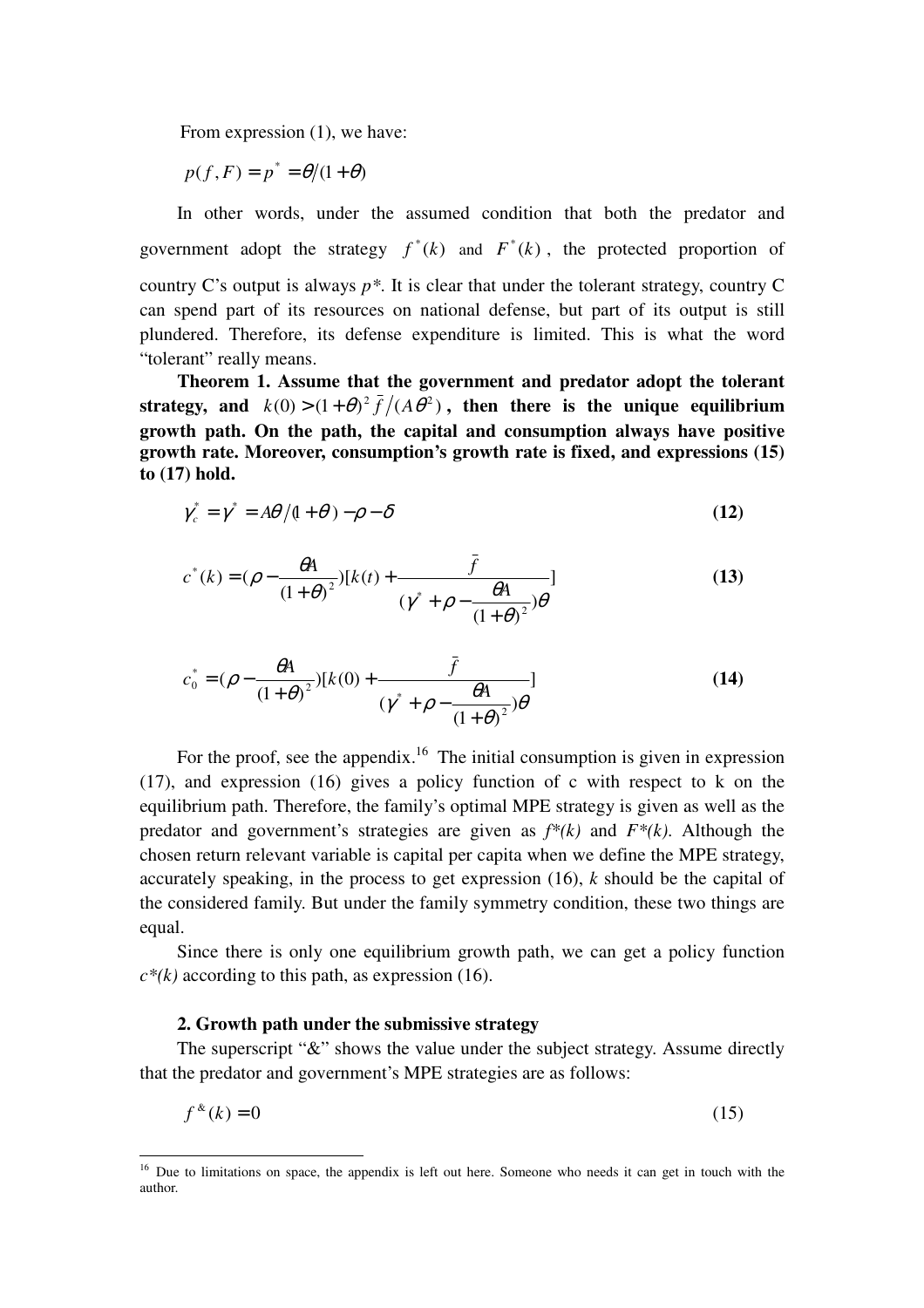$$
F^{\mathcal{R}}(k) = \sqrt{\bar{f}Ak} - \bar{f}
$$
 (16)

Now country C's defense expenditure is always zero, this is what the word "submissive" means. In order to guarantee the validation of expression (19), assume always that:

$$
y(k) \ge f \tag{17}
$$

**Theorem 2. Assume that the government and predator adopt the submissive**  strategy, and  $k(0) \ge \bar{f}/A$ , then there is the unique equilibrium growth path, **which is tending to the stable status. In the stable status, the values of capital and consumption are determined by expression (21) and (22).** 

$$
k^* = \frac{A\bar{f}}{(\rho + \delta)^2}
$$
 (18)

$$
c^* = \frac{\rho A \bar{f}}{(\rho + \delta)^2}
$$
 (19)

For the proof, see the appendix. Since there is only one equilibrium growth path, we can get a policy function  $c^{\mathcal{A}}(k)$  according to this path, as expression (22).

#### **3. The growth under the friendly strategy.**

The idea here is that there is no conflict under the friendly strategy. Both the predator and the government don't invest anything into conflict. The superscript "#" shows the value under the friendly strategy. Assume directly that the predator and government's MPE strategies are as follows:

$$
\begin{cases}\nF(k) = F^*(k) = 0 \\
f(k) = f^*(k) = 0\n\end{cases}
$$
\n(20)

According to the expression  $(1)$ ,  $p=1$ . Now, the model is a standard neoclassical *Ak* growth model, meanwhile the following theorem is presented:

**Theorem 3. Assume that the government and predator adopt the friendly strategy, then the economic system has the unique equilibrium growth path, on which both the consumption and investment have constant growth rate, and the expressions (24) and (25) hold.** 

$$
\gamma_c^{\text{#}} = \gamma_k^{\text{#}} = \gamma^{\text{#}} = A - \rho - \delta \tag{21}
$$

$$
c^{\#}(k) = \rho k(t) \tag{22}
$$

For the proof, see the appendix. Since there is only one equilibrium growth path, we can get a policy function  $c^*(k)$  according to this path, as expression (25).

### **4. The growth path under the fully-protected strategy**

The superscript " $\mathcal{S}$ " shows the variable's value under the fully-protected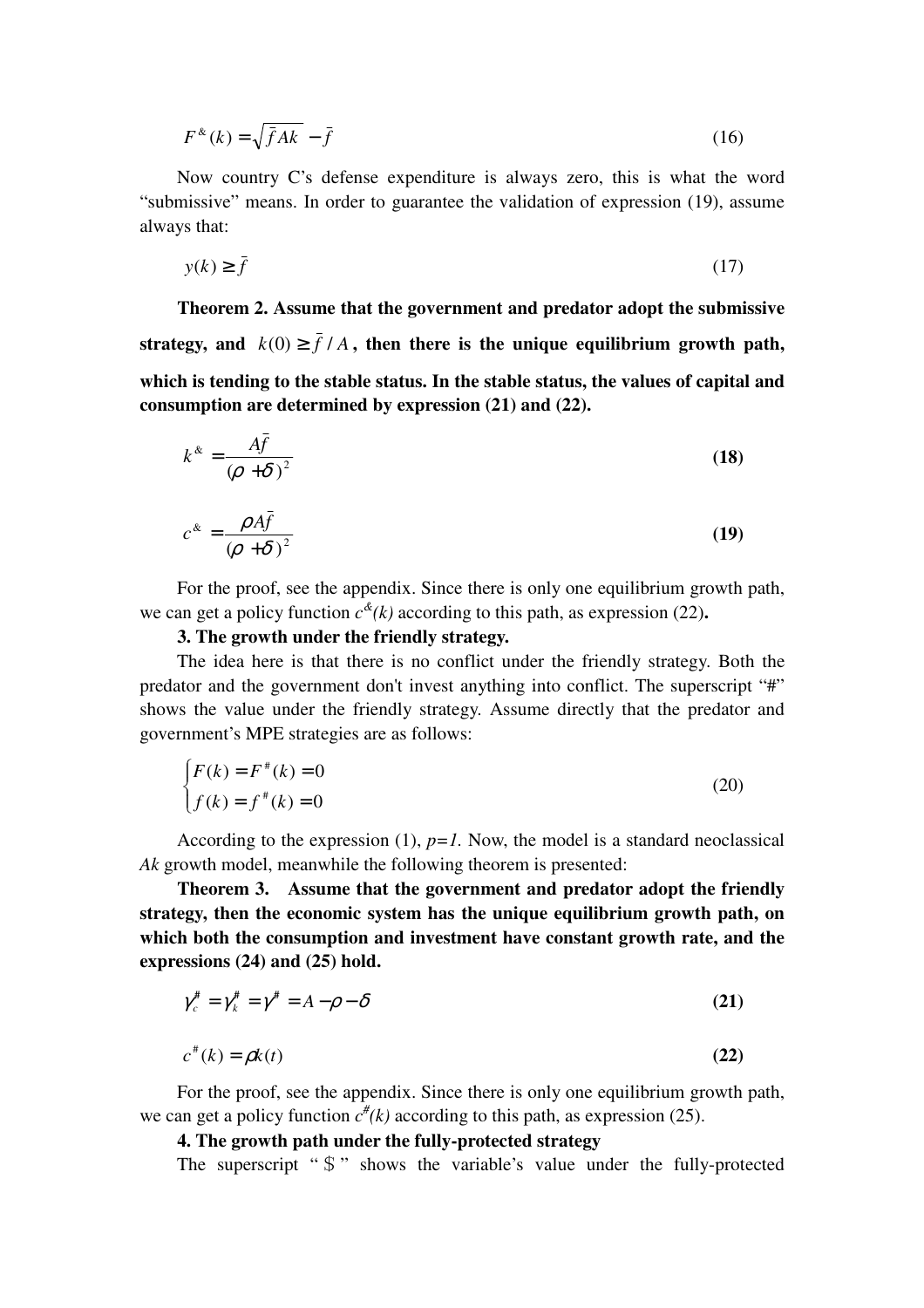strategy. Assume that the predator and government adopt the fully-protected strategy, as follows:

$$
\begin{cases} F^{\$}(k) = 0\\ f^{\$}(k) = Ak/\theta - \bar{f}/\theta \end{cases}
$$
\n(23)

The basic idea to give this strategy is: country C chooses a proper defense input, so that the predator's best response is to give up predation given the defense input. Obviously,  $p=1$  under the strategies described in expression (26), which means that the output is protected completely.

**Theorem 4. Assume that the government and predator adopt the fully-protected strategy, then the economic system has the unique equilibrium growth path, on which the consumption has constant positive growth rate, capital growth rate tends to the consumption growth rate, and there are equation (27) and (28).** 

$$
\begin{cases}\n\gamma_c^{\$} = A - \rho - \delta \\
\lim_{t \to \infty} \gamma_k^{\$} = \gamma_c^{\$} = A - \rho - \delta\n\end{cases}
$$
\n(24)

$$
c^{s}(k) = (\rho - \frac{A}{\theta})[k(t) + \frac{\bar{f}}{(A - \frac{A}{\theta} - \delta)\theta}]
$$
\n(25)

For the proof, see the appendix. Consumption grows at a constant rate, the same as the one under the friendly strategy, under which there is no conflict input. This is because that under both of the situations, the outputs are full protected. The difference is that country C has to input part of its resources into defense here. The capital growth rate tends to the consumption growth rate asymptotically, and the policy function for *c*,  $c^s$ (*k*) has its new form as well.

#### **B. MPE Dynamic Equilibrium Growth Path**

According to the above discussion, with different conflict strategies assumptions of the government and predator, there are different equilibrium growth paths for the economy. When the government and predator adopt the tolerant strategy and friendly strategy, consumption has a constant positive growth rate all along, and the growth rate under friendly strategy is higher. While under the submissive strategy, the economy tends to a stable state in which both consumption and capital are fixed. However, for these cases, the equilibria are still only equilibria for resources allocation between consumption and investment. The complete equilibrium needs to consider that whether the international conflicts are at the state of equilibrium. Here is a MPE strategy which attains equilibrium in both international and domestic level, and all of the above growth paths may appear in this equilibrium.

#### **Theorem 5 The following strategy is a MPE equilibrium:**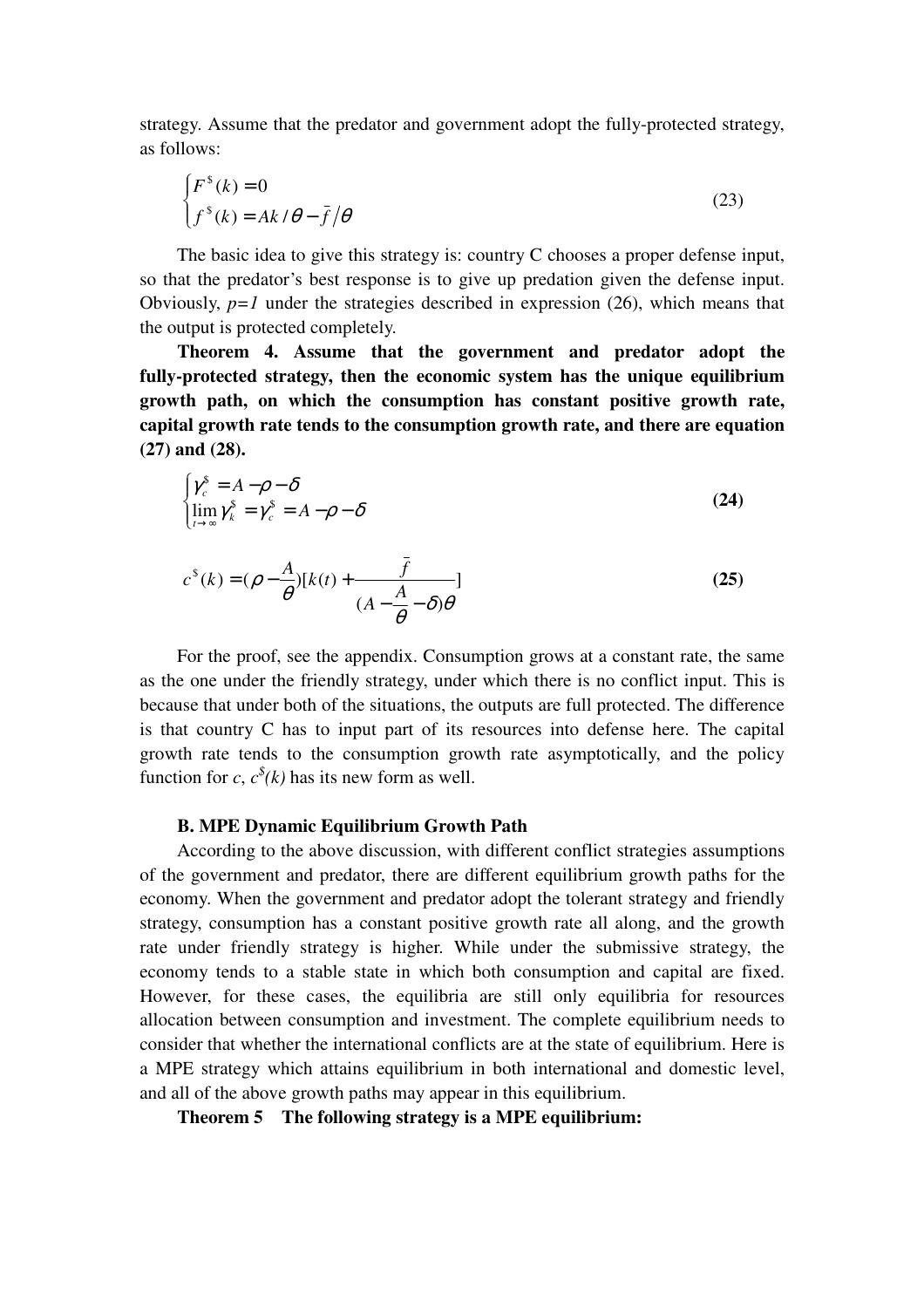$$
F(k) = \begin{cases} F^*(k) = 0 & \text{if } k(t) \le \bar{f}/A \\ F^*(k) = \sqrt{\bar{f}}Ak - \bar{f} & \text{if } \bar{f}/A < k(t) \le \frac{(1+\theta)^2}{A\theta^2} \bar{f} \\ F^*(k) = \frac{\theta}{(1+\theta)^2} y(k) & \text{if } k(t) > \frac{(1+\theta)^2}{A\theta^2} \bar{f} \end{cases}
$$
  

$$
f(k) = \begin{cases} f^*(k) = 0 & \text{if } k(t) \le \bar{f}/A \\ f^*(k) = 0 & \text{if } \bar{f}/A < k(t) \le \frac{(1+\theta)^2}{A\theta^2} \bar{f} \\ f^*(k) = \frac{\theta}{(1+\theta)^2} y(k) - \frac{\bar{f}}{\theta} & \text{if } k(t) > \frac{(1+\theta)^2}{A\theta^2} \bar{f} \end{cases}
$$
  

$$
c(k) = \begin{cases} c^*(k) & \text{if } k(t) \le \bar{f}/A \\ c^*(k) & \text{if } \bar{f}/A < k(t) \le \frac{(1+\theta)^2}{A\theta^2} \bar{f} \\ c^*(k) & \text{if } k(t) > \frac{(1+\theta)^2}{A\theta^2} \bar{f} \end{cases}
$$

For the proof, see the appendix.

The equilibrium path should consist of three phases. In the "c-k" diagram (shown in Fig. 2), corresponding to the heavy line in the figure, obviously we have the conclusions:



Fig. 2 The growth path in the dynamic equilibrium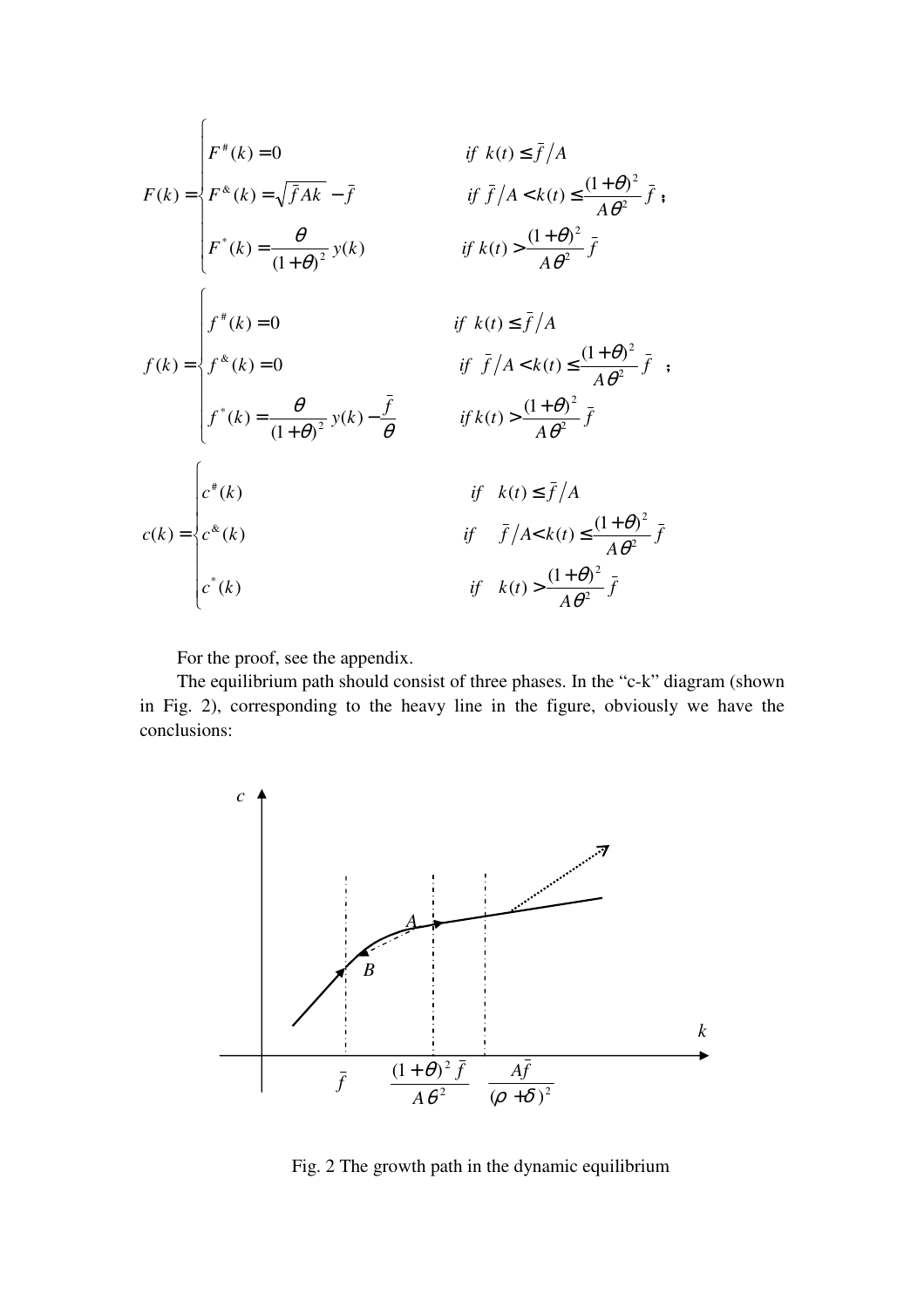(1) When  $k \leq \bar{f}/A$ , all players' strategies refer to the situation of friendly strategy. Therefore, there is no conflict and no property being plundered. Both the consumption per capita and capital per capita have constant positive growth rate.

(2) When  $k > (1 + \theta)^2 \bar{f}/(A\theta^2)$ , all players' strategies refer to the situation of tolerant strategy. A fixed proportion of the output is plundered, consumption per capita has a constant positive growth rate, and *c* is linear with *k*.

(3) When  $\bar{f}/A < k \leq (1+\theta)^2 \bar{f}/(A\theta^2)$ , all players' strategies refer to the situation of submissive strategy. Consumption per capita and capital per capita tend to be a fixed value asymptotically. According to expression (7) and (21), we know the capital stock in the stable state is:

$$
k^{\mathbf{x}} = \frac{A\bar{f}}{(\rho + \delta)^2} = \frac{A^2}{(\rho + \delta)^2} \frac{\bar{f}}{A} > \frac{(1 + \theta)^2}{A\theta^2} \bar{f}
$$

Therefore, the economy must reach the growth path under the tolerant strategy before it reaches the stable state.

Obviously, the above-mentioned phases take place in sequence. The key point is that the growth rates in all phases since beginning is greater than *0*, so that k can keep going up from  $k(0)$  until the time when it is greater than  $k^{\&}$ . In the equilibrium path's first phase, namely the friendly equilibrium phase, the condition to ensure a positive growth rate is the same to the classical growth model. More important is the condition that ensures the economy to evolve from the second phase, namely submissive equilibrium phase into the tolerant equilibrium phase. As part of the expression (7),

$$
\theta A > (1+\theta)(\rho+\delta)
$$
, i.e.  $\theta > (\rho+\delta)/(A-\rho-\delta)$ . This condition not only ensures

the tolerant equilibrium phase's growth rate is positive, but also ensures the above expression holds. Therefore, the economy can reach the growth path under the tolerant strategy before the economy reaches the stable state. As mentioned previously,  $\theta$  is used to measure the both sides' relative level of technology in conflict, in other words, it is possible to reach the tolerant equilibrium path only if country C's defense technology is above a particular level. Besides, the greater the  $\rho$  and  $\delta$  are, the higher the lowest-needed value of  $\theta$ . It means that when the future is less important, there must be a higher value of  $\theta$  to ensure the motivation to pursue the long term positive growth rate.<sup>17</sup>

#### **C. Fully-protected Dynamic Equilibrium**

 $\ddot{ }$ 

In part B, we give a dynamic MPE equilibrium of the model, and on the equilibrium growth path, country C's economy will tend to a constant positive growth

 $17$  For how these parameters influence the equilibrium in different phases, it can be illustrated by solving with numerical values. Due to limitations on space, it is left out here. Someone who needs it can get in touch with the author.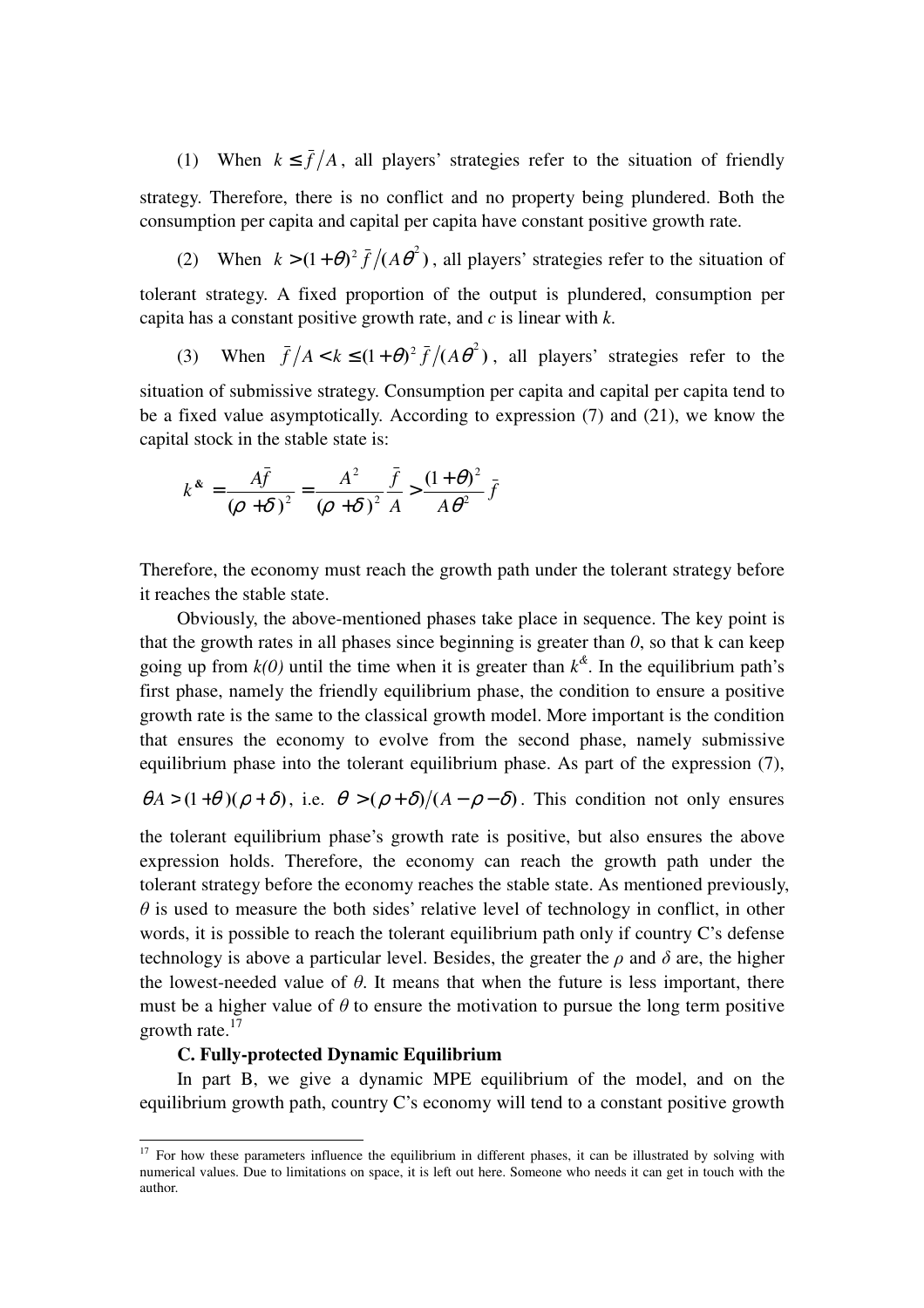rate at last. But in this MPE equilibrium, only when the capital stock is extremely low can the economy be free from being plundered, and as the output increases, there is a fixed proportion of output being plundered all along after the economy reaches the tolerant equilibrium growth path. It is likely that the conclusion is inconsistent with our intuition, because after a country grows strong enough, it should have ability to protect its output completely. The following paragraphs will give a subgame perfect dynamic equilibrium, called the fully-protected equilibrium, in which the output is protected completely, and then prove that this equilibrium can only appear after *k* is large enough. Meanwhile, the subgame perfect dynamic equilibrium in part B is called the basic MPE equilibrium. The following theorem can be proved.

**Theorem 6. When**  $\theta$  is high enough and  $k(\theta)$  is large enough, there is a **subgame perfect equilibrium, as follows:** 

**The predator's strategy: if country C's government always chooses**   $f = f^s(k)$  in the whole history, it chooses  $F = F^s(k)$  in the current period; if **country C's government has ever violated it before, it chooses the basic MPE strategy.** 

**The country C government's strategy: if its own decision meets**  $f = f^s(k)$ in the whole history, it keeps choosing  $f^s(k)$ ; if it has ever violated  $f = f^s(k)$ **before , it chooses the basic MPE strategy.** 

The family's strategy: if the government always chooses  $f = f^s(k)$  in the whole history, it chooses  $c = c^s(k)$ ; if the government has ever violated it before, **it chooses the basic MPE strategy.** 

For the proof, see the appendix.

It should be pointed out that this equilibrium has not been a strict MPE, for the strategies of both sides are related not only to *k* (Return Relevant Variable), but also to what have happened before. On the equilibrium path, country C's output is protected completely. this is what the fully-protected strategy and fully-protected equilibrium means. This equilibrium is interpreted as that in order to obtain a better position, country C promises a defense input, and predator can judge whether the promise is credible or not by the history and makes its choice. The crucial step in the proof is to illustrate country C's promise is enforceable by itself (namely credible). Because that it will turn to the basic MPE if the promise is violated, and compared with the fully-protected equilibrium, in the basic MPE, *k* and c will have higher level in the current period but the growth rate will be always lower from this period on. Therefore, when  $k(0)$  is large enough, the loss will always outweigh the gain whenever the

government violates  $f^*(k)$  and turn to the basic MPE.

# **Theorem 7.** When  $\theta$  is high enough, the fully-protected equilibrium is **better than the basic MPE equilibrium for country C (including government and family).**

For the proof, see the appendix. This theorem illustrates that, if the government is a rational agent of families, when the capital stock reaches a certain level, the government prefers the fully-protected equilibrium growth path to the basic MPE growth path. As showed in Fig. 2, the last part of the heavy line (the basic MPE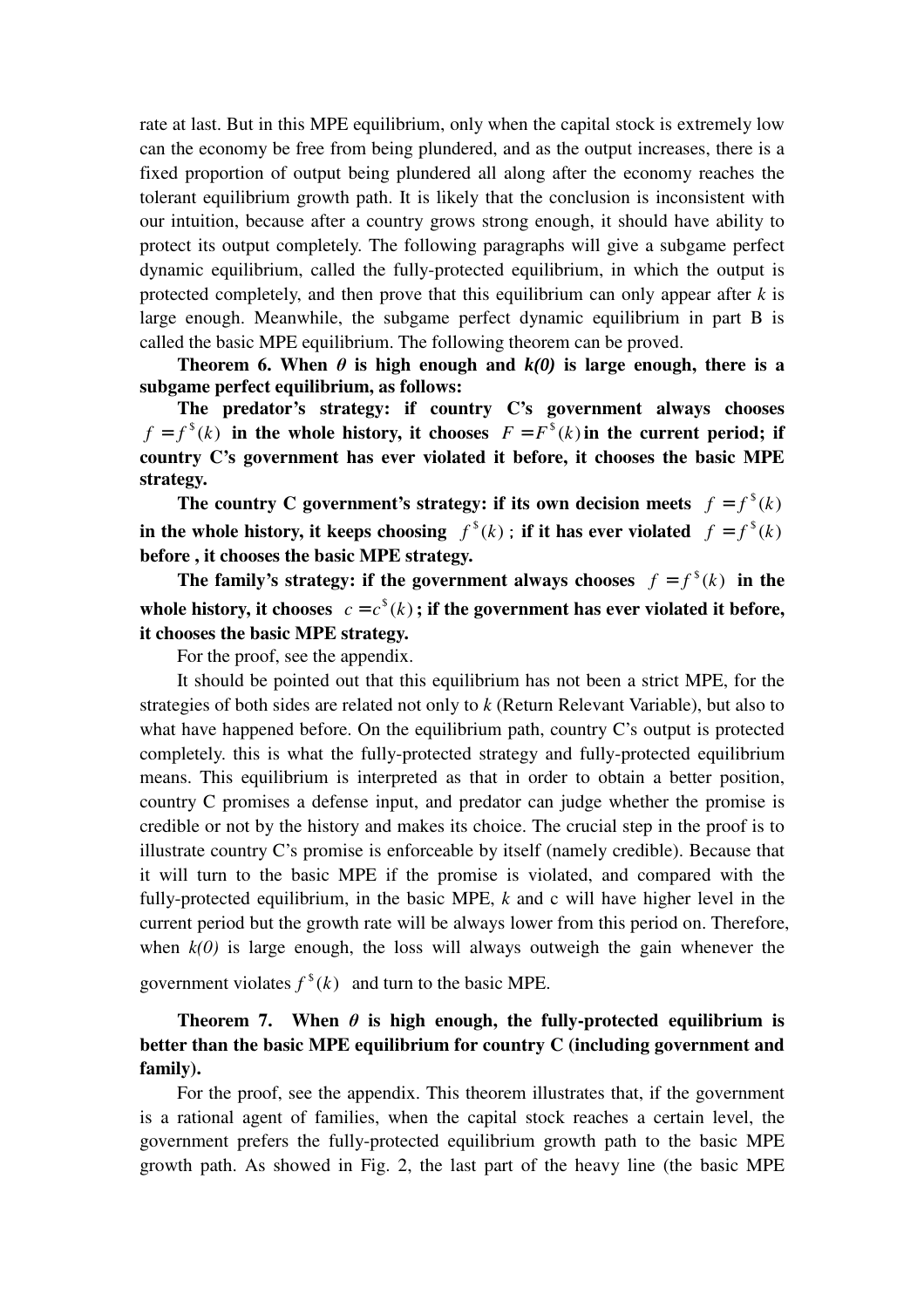growth path) is replaced by the dashed line with arrow.

While the key condition to realize the fully-protected equilibrium is a high enough  $\theta$ , which makes country C realize fully-protected with less proportion of resources. In this way, though the proportion of consumption in the gross output is lower than the proportion in the tolerant equilibrium growth path, what is gained is more than what is lost in the long term, because a higher growth rate makes the future gross output larger. However, if the value of  $\theta$  could not reach the requirement, the proportion of input to realize full protection of the output is too high and the proportion of consumption in the output is too low. Though it makes fully-protected equilibrium growth path has a higher growth rate, it still worsens the welfare than tolerant equilibrium growth path.

#### **IV. Theoretical implications**

This paper provides an analytical framework in which the international conflict and domestic growth are integrated in one model. It explains how to optimize the distribution of resources between the production and defense activities and the possible economic growth paths. This model has following theoretical implications at least.

#### **A. Determinant of Long Term Growth**

Nowadays, international circumstance is full of Hobbesian Rule and the conflicts have never disappeared. This model illustrates that the existence of external predator may make country C's growth in a very different way. Even if a country has good enough interior market environment and production technology so that it can achieve stable economic growth without international conflict, it will have a lower growth rate, and even couldn't achieve long term stable growth while there is external predator.

Therefore, in the environment of international conflict, a country's long term growth is the result of the interaction of international factors and internal factors. Long term equilibrium growth path is co-determined by the equilibrium of international conflicts and the balance between domestic consumption and investment. This country has to decide how to distribute its resource reasonably between the production and national defense all the time. The external predation may reduce economic marginal output, so what growth phase does this country locate in is decided by this country's position in the international conflict equilibrium.

In the submissive equilibrium, this country doesn't pay the defense expenditure, or the defense expenditure is kept in a low level which can be ignored by the predator. (In reality, it can also be illustrated as that the limited military expenditure is only used to keep the internal social order.) In this situation, though the country has a positive growth rate in the primary phase, as the increase of its output, its temptation to the external world becomes larger. Then there are more external predation and the level of economic security reduces. If it doesn't adjust security strategy, this country has to pay more and more "rent" to other country in exchange for its peace. Therefore, the proportion of being plundered increases, actual capital marginal return decreases and economic growth rate decreases gradually. If the government's national defense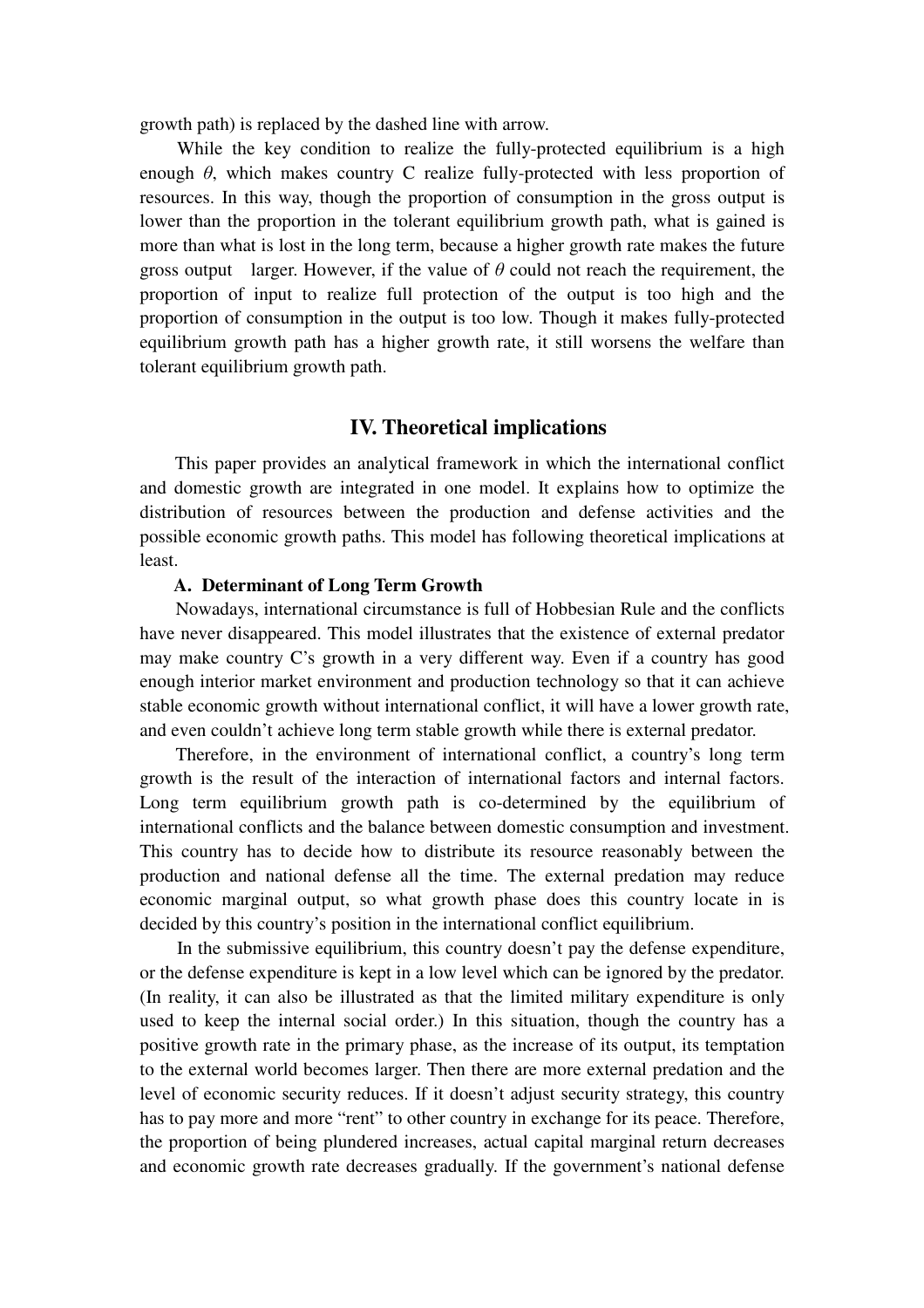strategy refuses to adjust, the economy will reach a fixed stable state at last. In the tolerant equilibrium, the government has to balance carefully all along between the security policy and growth policy. On one hand, national defense expenditure and this country's gross output show relatively stable linear relation, i.e., the defense expenditure climbs with the increase of gross output. On the other hand, this country will still tolerate part of its property is being plundered by predator. Under the condition of high enough defense technology parameter and production technology parameter, the economy can realize long term stable growth. But the growth rate is lower than the growth rate in the neoclassical model without external predation. In the fully-protected equilibrium, the government invests a larger portion's output to the national defense, and the defense expenditure is positive correlated with gross output. The property of this country is totally safe. If the defense technology parameter and production technology parameter are high enough, the economy can also attain a stable growth rate which is higher than the one in the tolerant equilibrium and is the same as the one under the environment without conflict. However, there is still a part of resource which is distributed to the national defense department all along. The direct cause leading these phases' transition in equilibrium is the capital stock's accumulation, which makes the defender has ability to realize a higher defense level. The mechanism is that higher defense technology parameter makes the realization of higher defense level become a better choice when the capital accumulation has reached a certain level.

# **B. The Mechanism of Interaction between Growth and Defense Expenditure.**

In terms of defense expenditure's influence on economic growth, the existing research mainly involves two aspects' mechanisms: the one is defense expenditure causes a part of resource flow into defense department from production department, the other one is that as the defense department itself is productive, it can contribute product and its activities has positive externality to the productive department. In this paper's model, the first one still exists. In the tolerant equilibrium and fully-protected equilibrium, there is always a part of resource which flows into defense department. The second influence is ignored in this model. Empirical research shows that for many developing countries, there are no sufficient evidences to show that the defense expenditure has positive externality on production. More important, the model in this paper describes a third influence mechanism, which is also one of the crucial innovations of this model, namely defense expenditure's influence on domestic marginal production return. In terms of the modern economic growth theory, the key point to the long term growth rate is the factors' marginal return. Therefore, the third influence mechanism described by this model is more essential to a country's long term economic growth path. The basic process is that the external predation allowed by economic insecurity will decrease the expected factors marginal return. The increase of defense expenditure improves the economic security, that is to say the expected factors marginal return increases, so that the long term growth rate is also improved. There is no doubt that, defense expenditure of the country that is plundered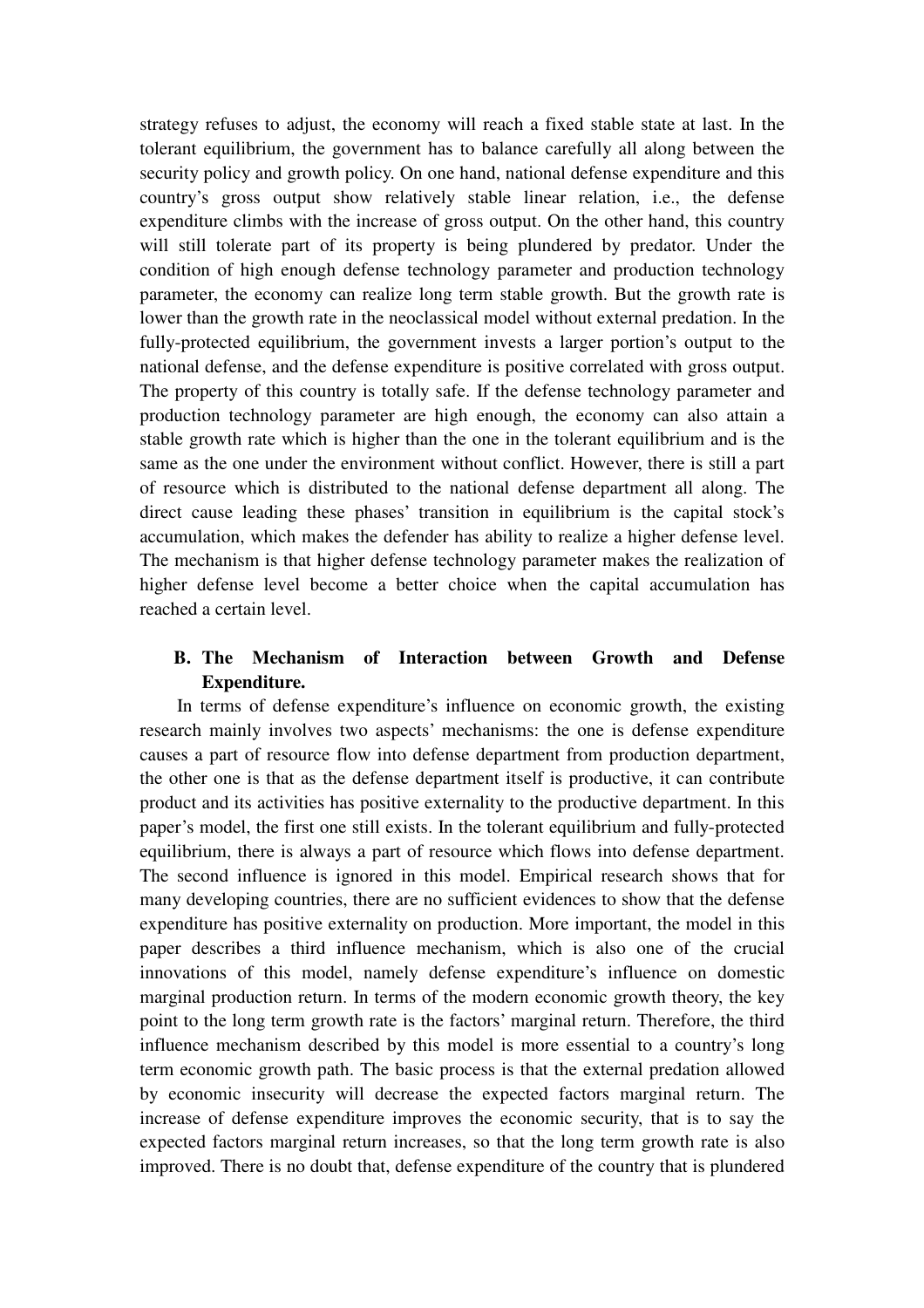and the predator's predation expenditure interacts with each other. In the equilibrium, the factors marginal return decides the long term growth rate.<sup>18</sup>

In terms of economic growth's influence on defense expenditure, we can analyze the fundamental influence way from the sides of supply and demand. In terms of supply, the improvement of gross output relaxes the agent's budget constraint, so that the country has the ability to input more resource to national defense. In terms of demand, every improvement of the output makes the defense become more valuable. The temptation for the external predators is increasing, which cause much more predation and raise the degree of economic insecurity. So the demand to defense expenditure is raised. In the document on the defense expenditure, though they have paid attention to the external threat, generally, the external threat's seriousness is considered as exogenous one. While in the model of this paper, by the conflict's equilibrium analysis, the exogenous threat is endogenized. In other words, changes of this country's wealth have effect on the external threat so that the process in which the economic growth influences the economic growth has been explored deeper. Meanwhile, from the model, we can get a more important new insight: because the sustainable economic growth is companied by continuous accumulation of the capital stock, so it may cause one country's adjustment of defense strategy. This point will be discussed specifically in the following paragraphs.

#### **C. The Optimal Growth: Balance between Safety and Development**

Since different equilibriums appear while the capital stock accumulates continuously, in different developing phases of a country, its government may face different options. When the capital stock is very low, according to theorem 1, having no other choice, the government has to choose the submissive strategy and give up the defense input. Because at that time, this country is so poor that the predators are not very interested in it. So the country's best choice is to rely only on the natural protection state. At that time, though the economy is unsafe, it can realize positive growth. When the gross capital stock increases to meet the requirement in Theorem 1, it is better for the government to choose to invest in national defense because if it adheres to the submissive strategy, economy will stop growing at last. If it switches to tolerant strategy, its safety will not become worse though it is still unsafe,, and it still has the possibility to realize continuous stable growth. As the capital stock becomes larger, though tolerant equilibrium still exists theoretically, Theorem 7 illustrates that the whole society's welfare will be improved if it adopts fully-protected strategy. So this model predicts that the best growth path needs government to balance between security policy and development policy. A rational government should adopt different defense strategies in different development phases. When it is poor and less developed, it is more likely to choose the submissive strategy; after it has developed to a certain level, it is more likely to choose the tolerant strategy; and after it is strong enough, fully-protected strategy is a better choice.

 $\overline{a}$ 

<sup>&</sup>lt;sup>18</sup> If defense expenditure is financed by marginal taxation, the increase of defense expenditure will also bring down the private investment's marginal return. This influence is involved in many literatures. However, in this paper, we assume that the defense expenditure is financed by lump-sum taxation. For details, see the illustration in Section II-B.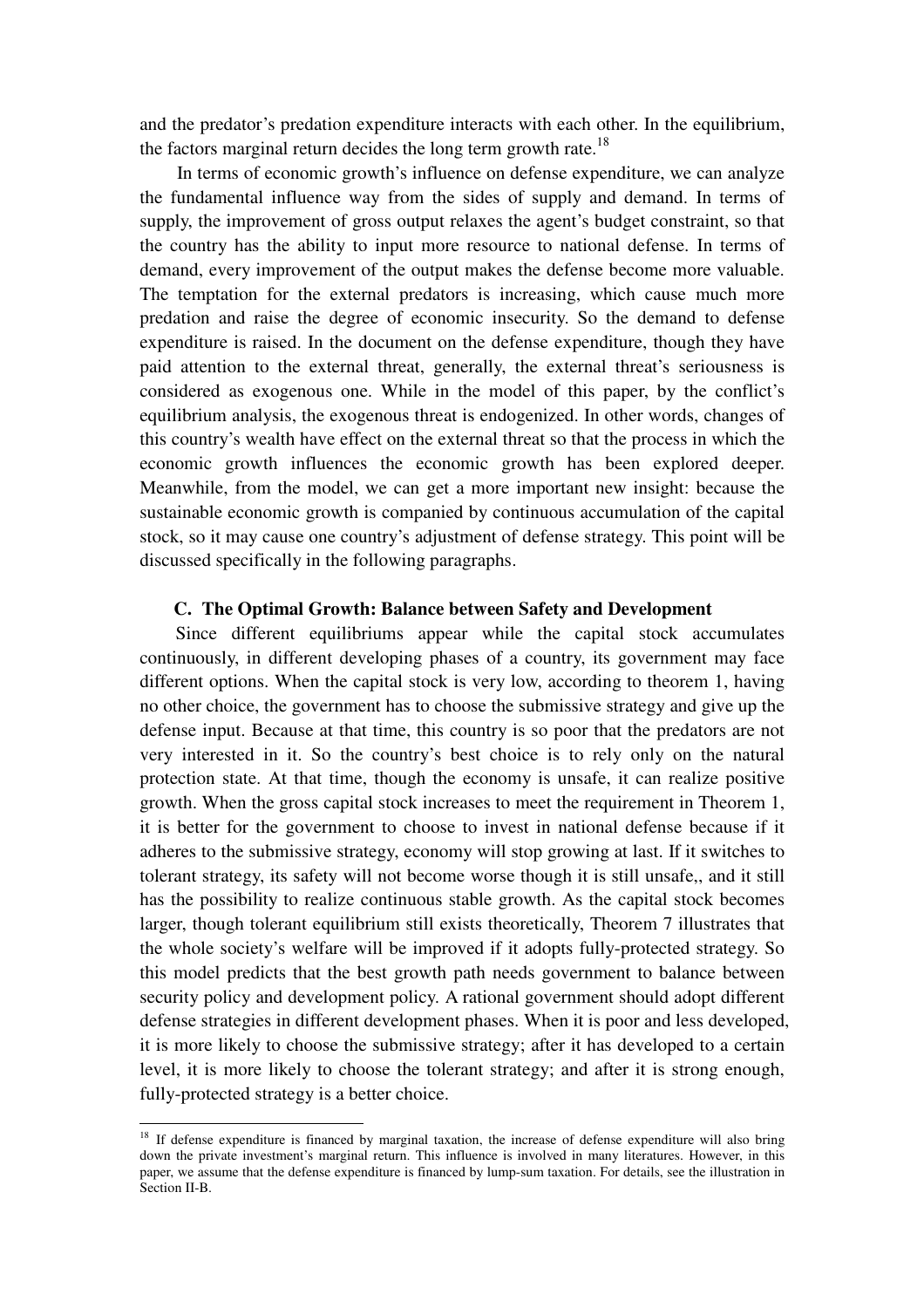The external environment also limits one country's policy choice. In this model, the quality of the external environment is mainly measured by  $\bar{f}$ . First of all, in all of the equilibriums, the higher  $\bar{f}$  is, the less the defense expenditure is, and the more the resource will be used in consumption and production. Therefore, the social welfare will be improved. Secondly, according to Theorem 5, the more important meaning of  $\bar{f}$  is that: it determines what kind of equilibrium growth path will arise as the amount of capital stock lies in some interval. For example, the higher the value of *f* is, the earlier the government can adopt fully-protected strategy, so that it can obtains a higher growth rate.

#### **V. Conclusion**

The paper tries to build a long term growth model in the environment with international conflicts. The analysis here shows that:

A country's long term growth is the result of the interactions of international factors and domestic factors. The long term equilibrium growth path is co-determined by the equilibrium of international conflicts and the balance between domestic consumption and investment..

According to the different characteristics of conflict equilibrium, equilibrium growth path may shows into three phases, namely submissive equilibrium growth phase, tolerant equilibrium growth phase and fully-protected equilibrium growth phase. When the initial capital stock is very low, it is in submissive equilibrium growth phase in which there is always a part of wealth being plundered without defense investment, and the higher the output is, the lower the economic growth rate is. When the capital stock increase to a higher level, it enters tolerant equilibrium growth path, in which there is positive defense expenditure and a fixed proportion's output being plundered while the economy still has a positive growth rate in stable state. When the capital stock is high enough, the fully-protected equilibrium growth path may exist and defense expenditure is increased until external predation is prevented completely, and the stable growth rate is higher than in the tolerant equilibrium.

The government's different defense strategies lead to different growth scenarios. The equilibrium growth path needs the government to balance security policy and growth policy. Continuous economic growth will cause endogenous adjustment of defense strategy, because a rational government will choose different strategies in different development phases. When the country is poor and backward, it chooses the submissive strategy. After it develops to a certain level, it switches to the tolerant strategy. When it is strong enough, the fully-protected strategy is a better choice.

#### **Reference**

[1] Appelbaum, E. and E. Katz, "Seeking Rents by Setting Rents: The Political Economy of Rent Seeking", *Economic Journal,* 1987, 97, 685-99.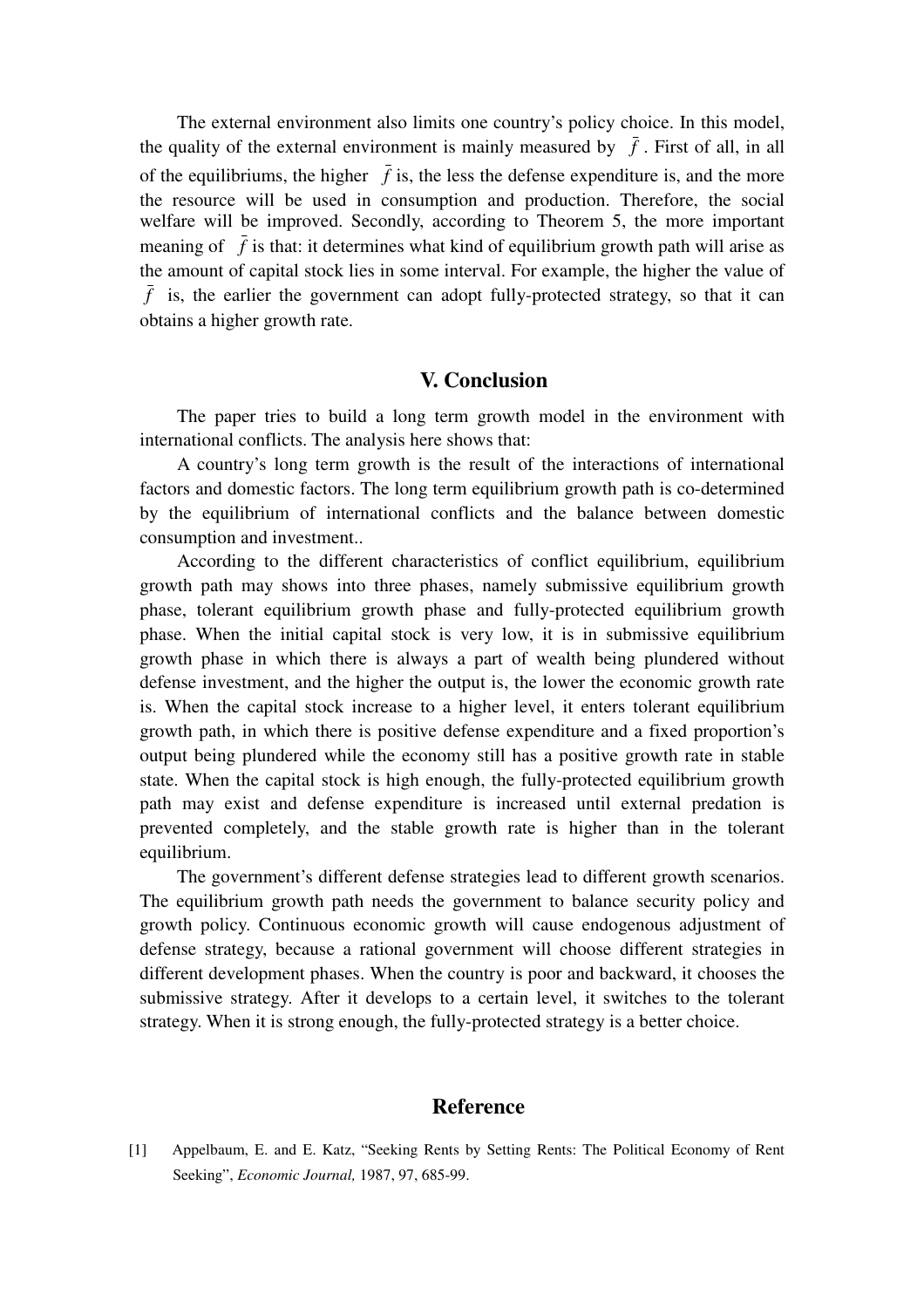- [2] Baik, K. H., "Difference-Form Contest Success Functions and Effort Levels in Contests", *European Journal of Political Economy,* 1998, 14, 685-701.
- [3] Baik, K. H. and S. Lee, "Strategic Groups and Rent Dissipation", *Economic Inquiry,* 2001, 39, 672-84.
- [4] Barro, R. J. and X. Sala-i-Martin, "Public Finance in Models of Economic Growth", *Review of Economic Studies*, 1992, 59, 645-661.
- [5] Boulding, K.E., *Conflict and defense: A General Theory*, York: Harper and Row, 1962.
- [6] Dixit, A., "Strategic Behavior in Contests", *American Economic Review* , 1987, 77, 891-98.
- [7] Friedman, D., "The Size and Shape of Nations", *Journal of Political Economics,* 1977, 85, 59-77.
- [8] Fudenberg, D. and J. Tirole, *Game Theory*, Cambridge: The MIT Press, 1991.
- [9] Garfinkel, M. R., "Arming as a Strategic Investment in a Cooperative Equilibrium", *The American Economic Review,* 1990, 80, 50-68.
- [10] Grossman, H. I. and M. Kim, "Swords or Plowshares? A Theory of the Security of Claims to Property", *Journal of Political Economy*, 1995, 103, 275-288.
- [11] Grossman, H. I. and M. Kim, " Predation and Accumulation", *Journal of Economic Growth*, 1996, 1, 333-351.
- [12] Grossman, H. I. and M. Kim, "Morality, Predation, and Welfare", Unpublished Workpaper, 1996.
- [13] Grossman, H. I. and M. Kim, "Predation and Production", in Michelle R.G. and S. Skaperdas eds., *the Political Economy of Conflict and Appropriation,* New York: Cambridge University Press, 1996.
- [14] Grossman, H. I. and M. Kim, "Conflict and Rent-Seeking Success Functions: Ratio vs. Difference Models of Relative Success", *Public Choice*, 1989, 63, 101-112.
- [15] Grossman, H. I. and M. Kim, "The Paradox of Power", *Economics & politics*, 1991, 3, 177-200.
- [16] Grossman, H. I. and M. Kim, "The Dark Side of The Force", *Economic Inquiry*, 1994, 32, 1-10.
- [17] Grossman, H. I. and M. Kim, "The Macrotechnology of Conflict", *The Journal of Conflict Resolution*, 2000, 44, 773-791.
- [18] Loury, Glenn C., "Market Structure and Innovation", *Quarterly Journal of Economics*, 1979, 93, 395-410.
- [19] Macnail, E. S., J. C. Murdoch, C. R. Pi and T. Sandler, "Growth and Defense: Pooled Estimates for the NATO Alliance, 1951~88", *Southern Economic Journal*, 1995, 61, 846~860.
- [20] Mejia, D. and C. E. Posada, "Capital Destruction, Optimal Defense and Economic Growth", Workpaper, 2002.
- [21] Rosen, S., "Prizes and Incentives in Elimination Tournaments", *American Economic Review*, 1986, 76, 701-715.
- [22] Skaperdas, S., "Cooperation, Conflict and Power in the Absence of Property Rights", *American Economic Review*, 1992, 82, 720-739.
- [23] Skaperdas, S., "Contest Success Functions", *Economic Theory*, 1996, 7, 283-90.
- [24] Thompson, E. A., "Taxation and National Defense", *Journal of Political Economy*, 1974, 82, 755-782.